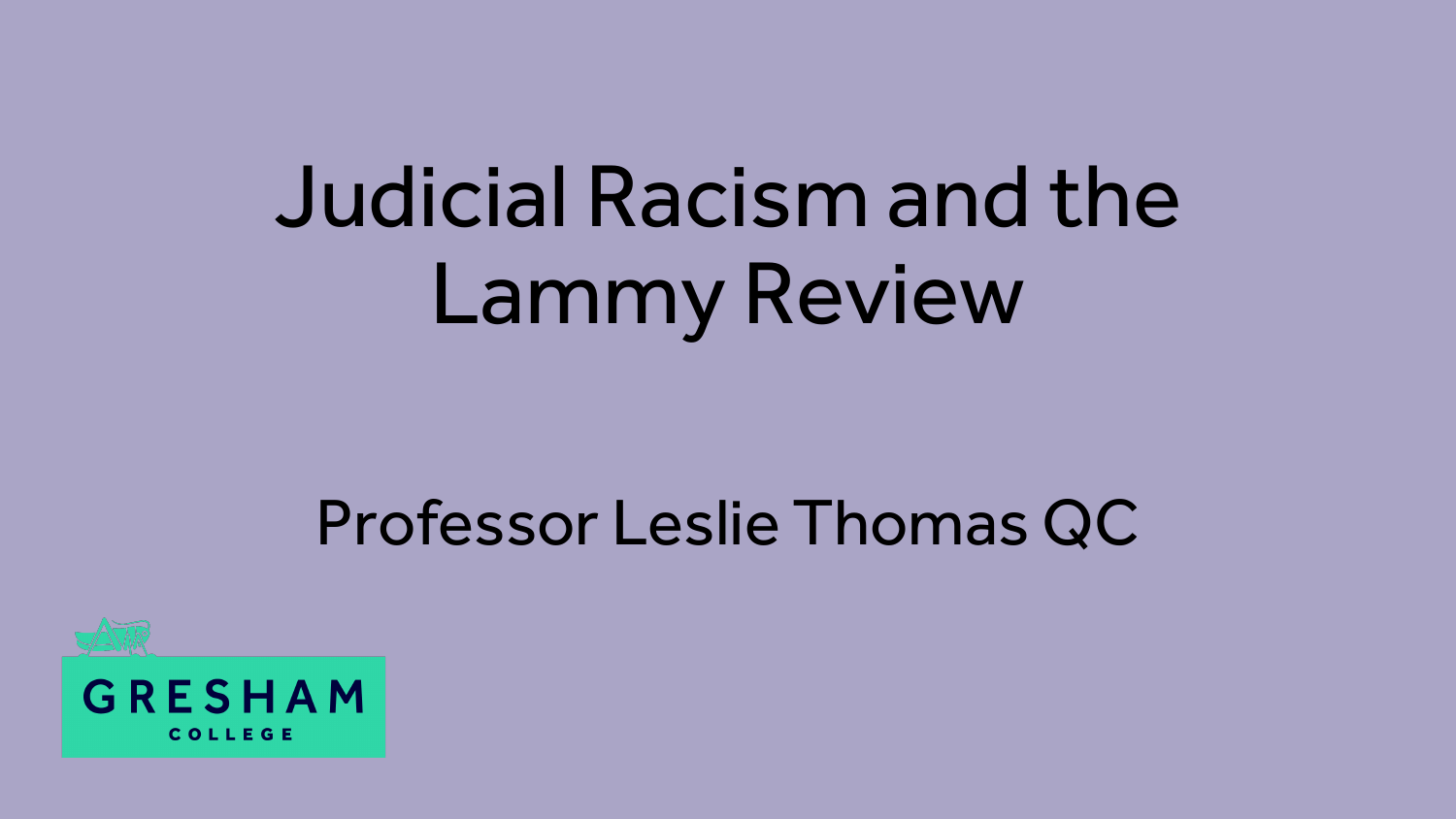#### **1. Mohammed Mattan**

- Mr Mattan was a Somali man living in Cardiff.
- In 1952, he was tried, convicted and hanged for a murder he did not commit. Important exculpatory evidence was not disclosed to the defence or put before the jury.
- At his trial, his own defence counsel described him as, *"this half-child of nature, a semi-civilised savage".*
- Following the refusal of leave to appeal, he was hanged at Cardiff prison on 8 September 1952. Eventually, following a reference by the Criminal Cases Review Commission, he was finally acquitted by the Court of Appeal in 1998.

#### **2. David Oluwale**

- Mr Oluwale was a Nigerian immigrant living in Leeds in the 1960s, who spent eight years in an asylum following a fight with police officers.
- After his release, he became street-homeless and was subjected to a systematic and horrifying campaign of beating, harassment and humiliation by two White police officers.
- Eventually, under circumstances which remain unclear, he drowned in the River Aire. In a 1971 trial, the two officers were convicted of multiple counts of assault but acquitted of manslaughter.
- Startlingly, however, the trial judge, Mr Justice Hinchliffe, described Mr Oluwale as *"a dirty, filthy, violent vagrant",* a "menace to society" and "a frightening apparition to come across at night".<br>That is what a High Court judge in 1971 thought of a homeless Black man who was brutalised by the police.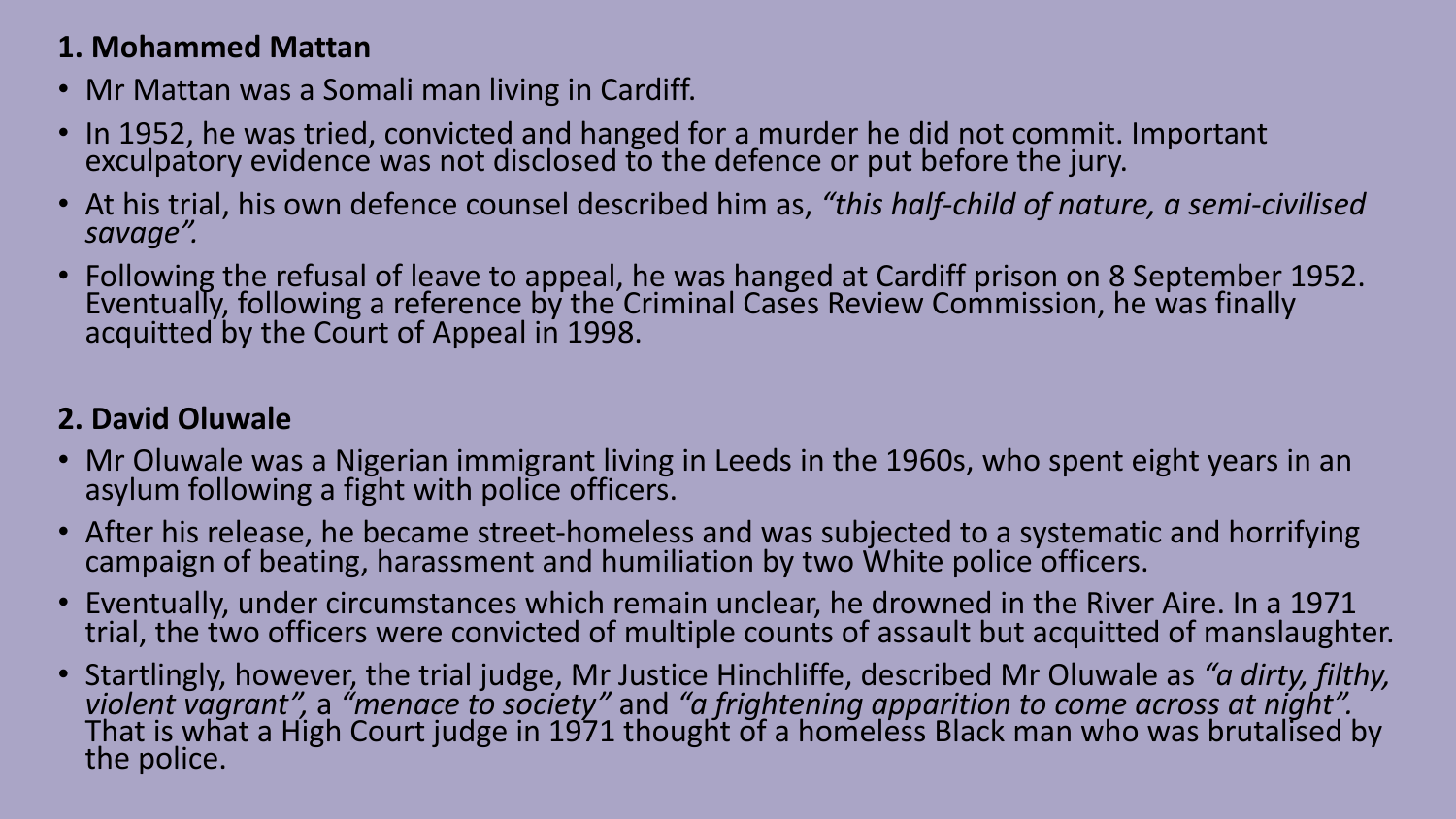#### The Issue

The English legal system has long had a race problem. Yet, we often attribute this to policing only, allowing the wider justice system – judges in particular – to get off scot-free.

However, judicial racism has, and still does, play a critical role in perpetuating racial inequity.

Judges are some of the most powerful actors in our society, and decisions they take can often be life-changing for individuals, communities, and society as a whole. A good judge can transform lives for the better. A bad judge can ruin lives irreparably.

#### Structure of the Lecture

- 1. history of judicial racism;
- 2. judicial racism today;
- 3. some thoughts about what we, as a society, can do about it.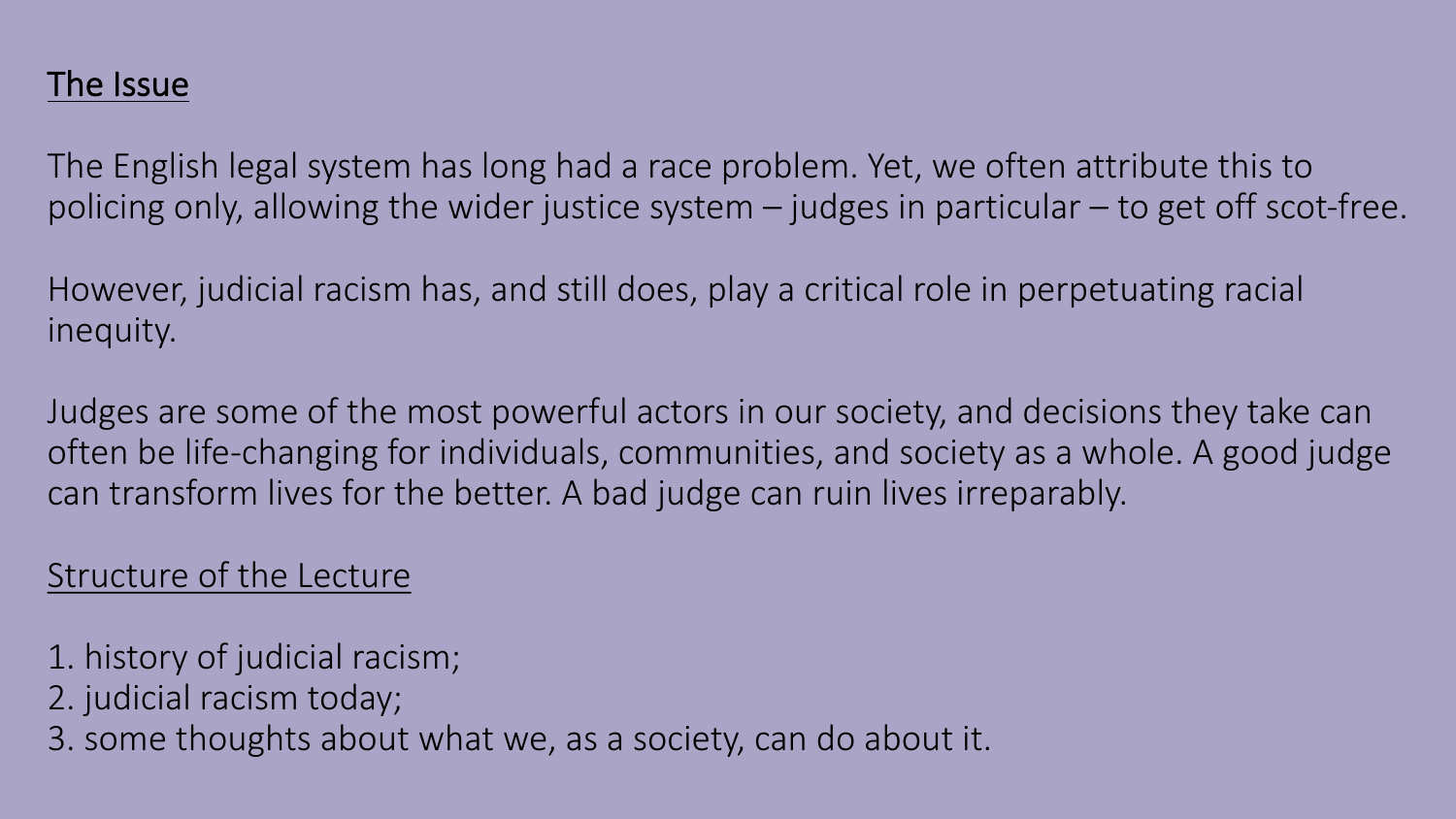### Historical Context (1) – Black people in Britain

- We must understand, albeit briefly, the relevant history before we can understand present issues.
- The presence of Black people in Britain is not a recent phenomenon. In 1596, Elizabeth I's Privy Council issued a proclamation authorising a Lubeck merchant called Casper van Senden to take "blackamoors" from England and sell them as slaves in Spain and Portugal, to defray his costs incurred by repatriating English prisoners.
- During the 17<sup>th</sup> and 18<sup>th</sup> century Britain profited greatly from the trans-Atlantic slave trade. The 1<sup>'</sup>8<sup>th</sup> century saw numerous Black<br>people in Britain itself, many purchased as slave overseas.
- Many of the wealthiest and most powerful families in Britain made their fortunes through slavery. It's sometimes said that *"every brick in Bristol was cemented with the blood of a slave."*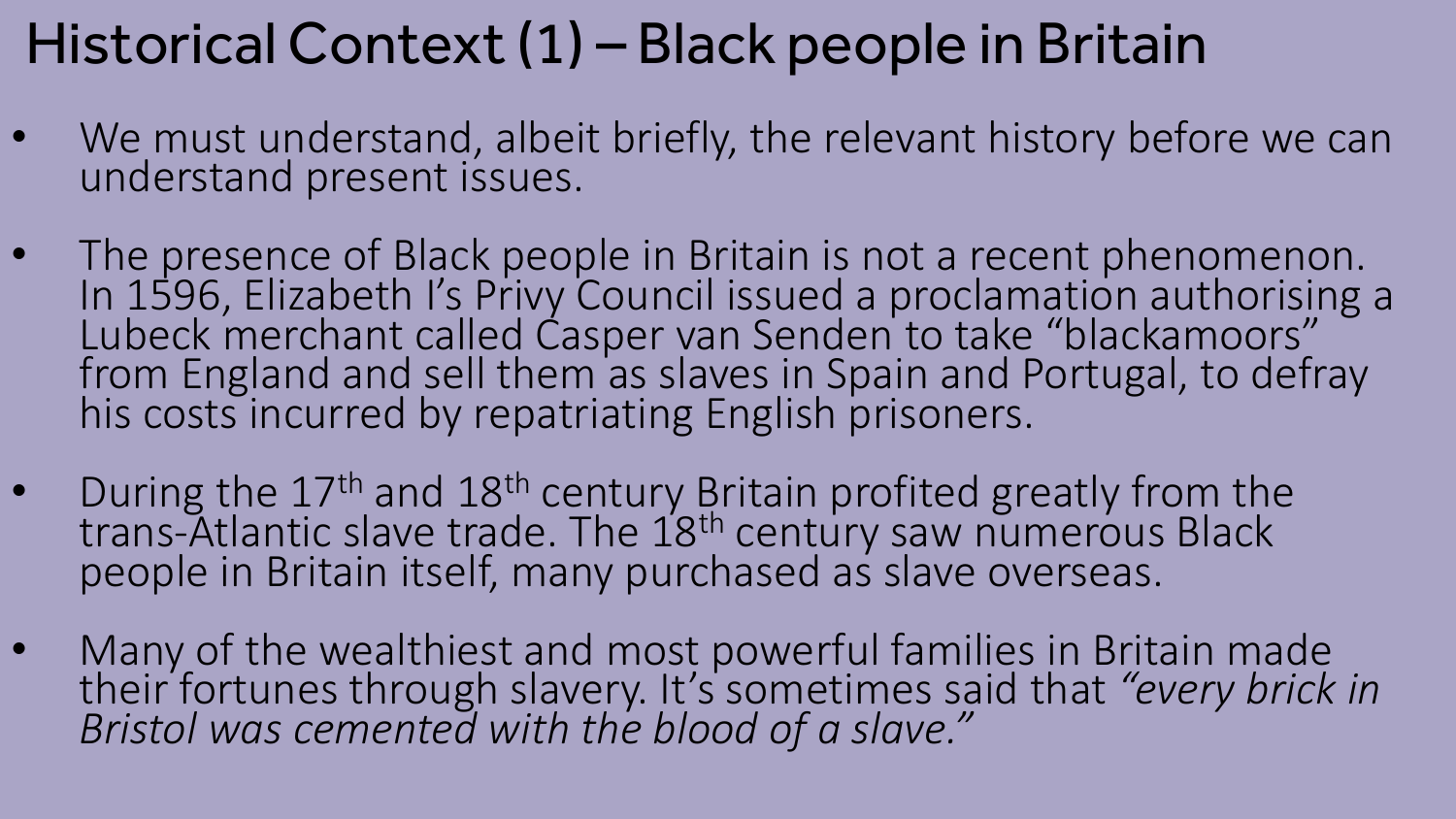### Historical Context (2) – Slavery and the Law

- The 1772 case of *Somerset v Stewart – the* Lord Chief Justice, Lord Mansfield, granted a petition for habeas corpus brought by an enslaved man held aboard a ship bound for Jamaica, ruling that there was no basis for his detention.
- Many people have credited Lord Mansfield's judgment with catalysing the end of slavery in England.
- However, some 13 years later in the case of *Crown v the Inhabitants of Thames Ditton, Lord Mansfield*  stressed that his judgment in the case of James Somerset was to *"go no further than to establish, that the master had no power to take the slave by force out of the Kingdom*".
- As historian Carolyn Steedman has underlined, these words by Lord Mansfield made "*his famous Somerset judgment seem a very small thing indeed. It is his qualification that will echo through the law reports, down to the 1830*".
- And as we know, it wasn't in fact until the Slave Trade Act 1807 that the slave trade was abolished in England. And not until 1833, with the Slavery Abolition Act, that slavery itself was formally abolished.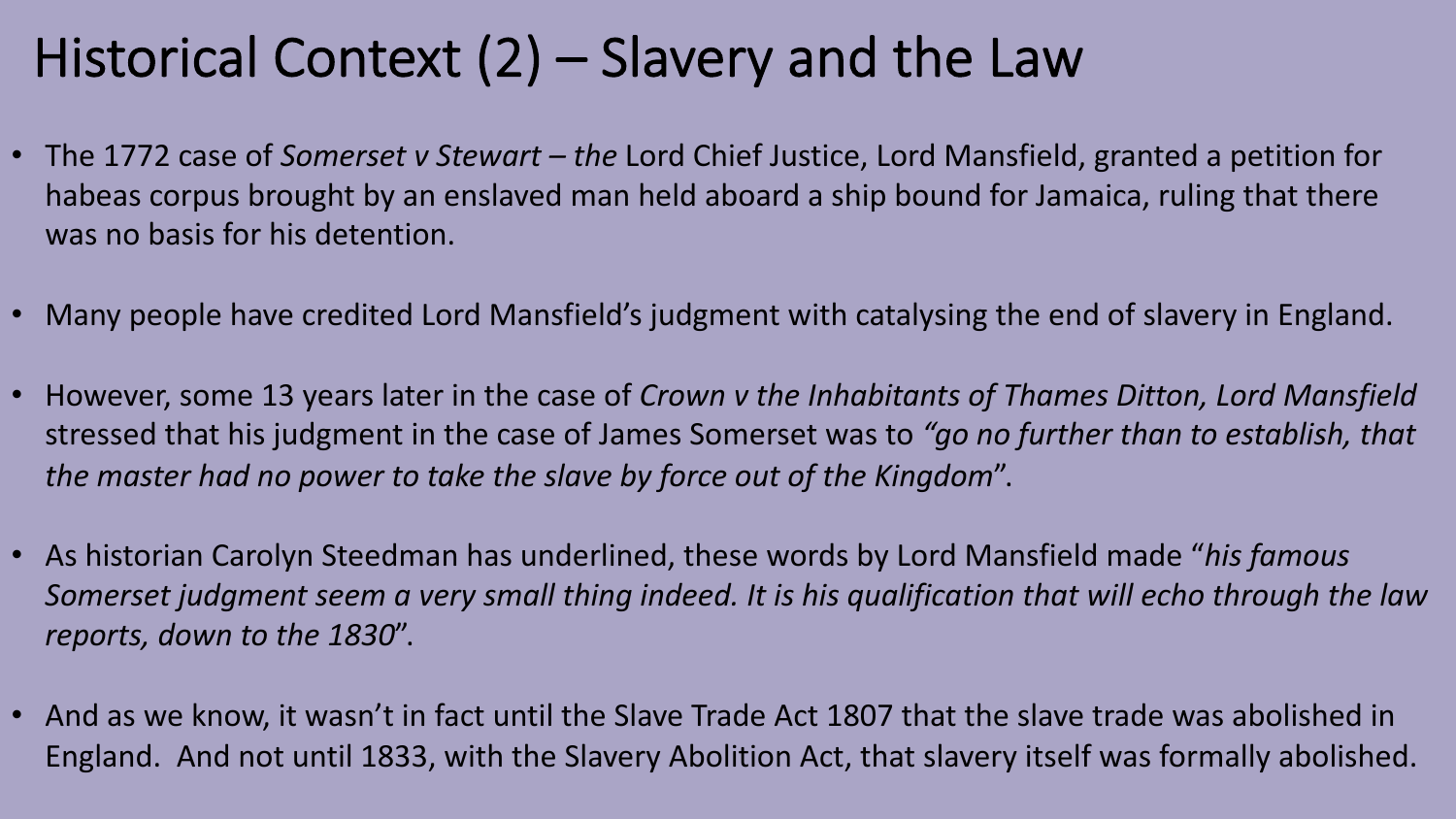## Historical Context (3) – The Criminal Law

- At the end of the 18<sup>th</sup> and the beginning of the 19th centuries, criminal law sanctions handed out by local magistrates (unpaid officials) and Crown Court judges were particularly brutal – often called the 'bloody code'.
- A huge number of offences, including damaging Westminster Bridge and impersonating a Chelsea Pensioner, were punishable by death. Public hangings, transportation to the colonies, and whipping were all everyday practices.
- Historian Norma Myers, in a study of Old Bailey court records, documented the stories of Black people who came before the criminal court in the late 18th and early 19th centuries, including many who were transported to Australia. Myers' work underscored the extreme harshness of the criminal law – for Black defendants, Irish defendant, but also for the English White working class.
- Britain exported this system of disproportionate punishment and brutality to its colonies.
- Historian Diana Paton noted after a study of the records of slave trials in eighteenth-century Jamaica: *"Jamaican slave courts and the punishments they inflicted … enacted rituals that both dramatized and sustained the power relations of this colonial slave society. Rather than representing the supposed common discipline of all to a single rule of law, as did the contemporary English spectacle of trial and punishment, Jamaican judicial practice emphasized the difference between enslaved and free, and valorized the slaveholder's private penal power"*.
- In the West Indies, the magistrates were drawn from the plantation-owning aristocracy, and this did not change when slavery was finally abolished in 1834. As Colin Bobb-Semple writes, *"Throughout the British plantation system, it was customary for the planters to become magistrates. They were the people responsible for constant whipping and other forms of torture of enslaved Africans, in addition to performing their roles as justices. After emancipation, the planters continued to act as magistrates and dispensed justice, sometimes very harshly."*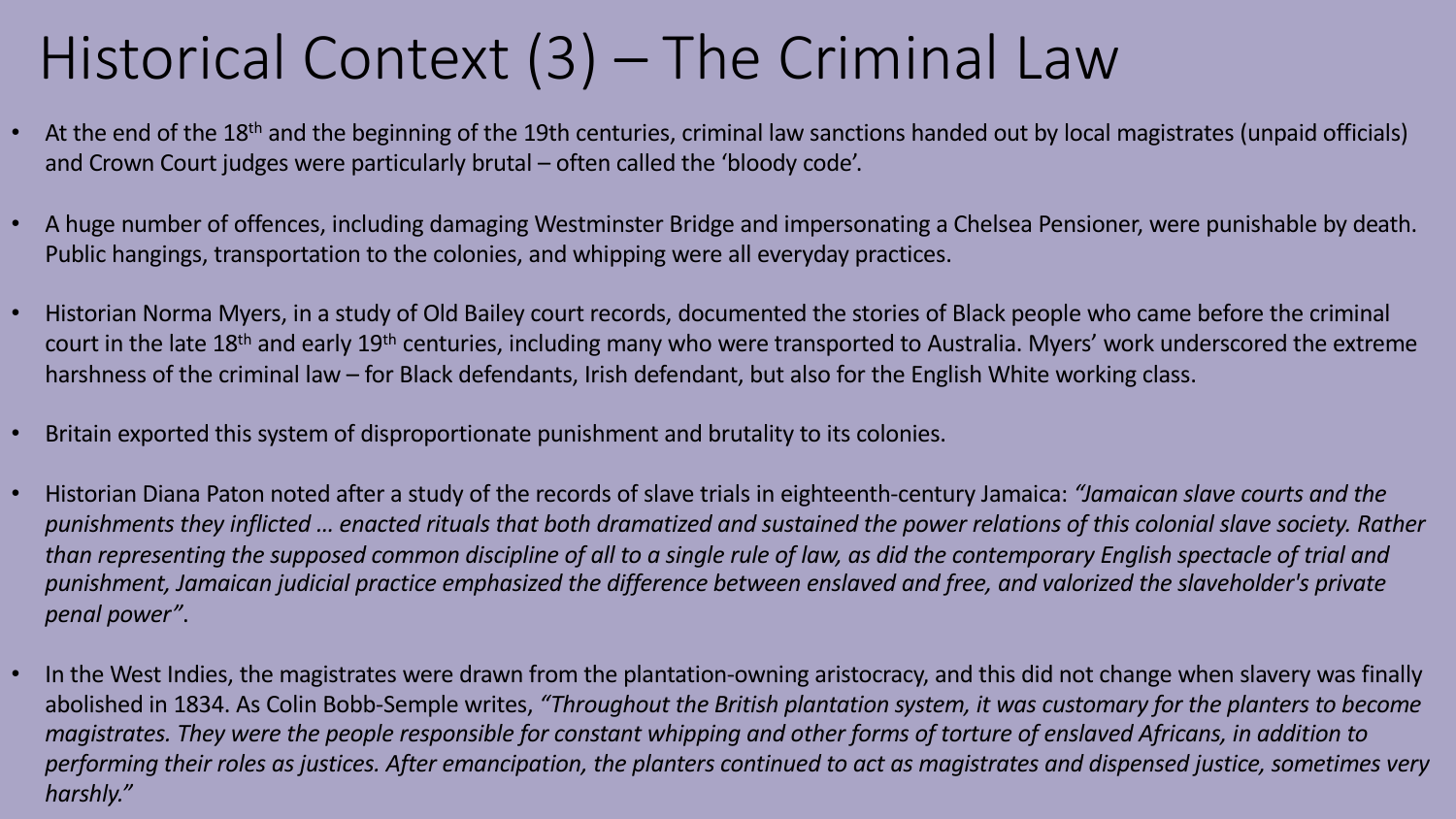## Historical Context (4) – Eugenics

- At the end of the 19<sup>th</sup> and beginning of the 20<sup>th</sup> century, eugenics was very much in vogue in Britain and America.
- The central tenet was that some humans were genetically superior, while others were genetically inferior. Crime, poverty and mental illness were all ascribable to inferior genes.
- This tended to go along with pseudoscientific racism. Many eugenicists divided human beings into "Caucasoid", "Mongoloid" and "Negroid" races – with the so-called "Negroid" race being at the bottom of the pile. And as such colonialism was regarded as being justified because of the inherent superiority of the White race, and inherent inferiority of the Negroid race. These ideas were very politically influential before and after the First World War on both sides of the Atlantic.
- Eugenics had a great deal of influence on the legal system. E.g. n the United States, numerous states passed laws that provided for the compulsory sterilisation of "defectives". In Britain, eugenic ideas inspired the enactment of the Mental Deficiency Act 1913, which provided for the institutionalisation of those it labelled "defectives", including – in the explicit language of the Act – "idiots", "imbeciles" and the "feeble-minded".
- Many scholars have argued that the ongoing legacy of eugenic thinking about crime and punishment, the inherently criminal, continues today.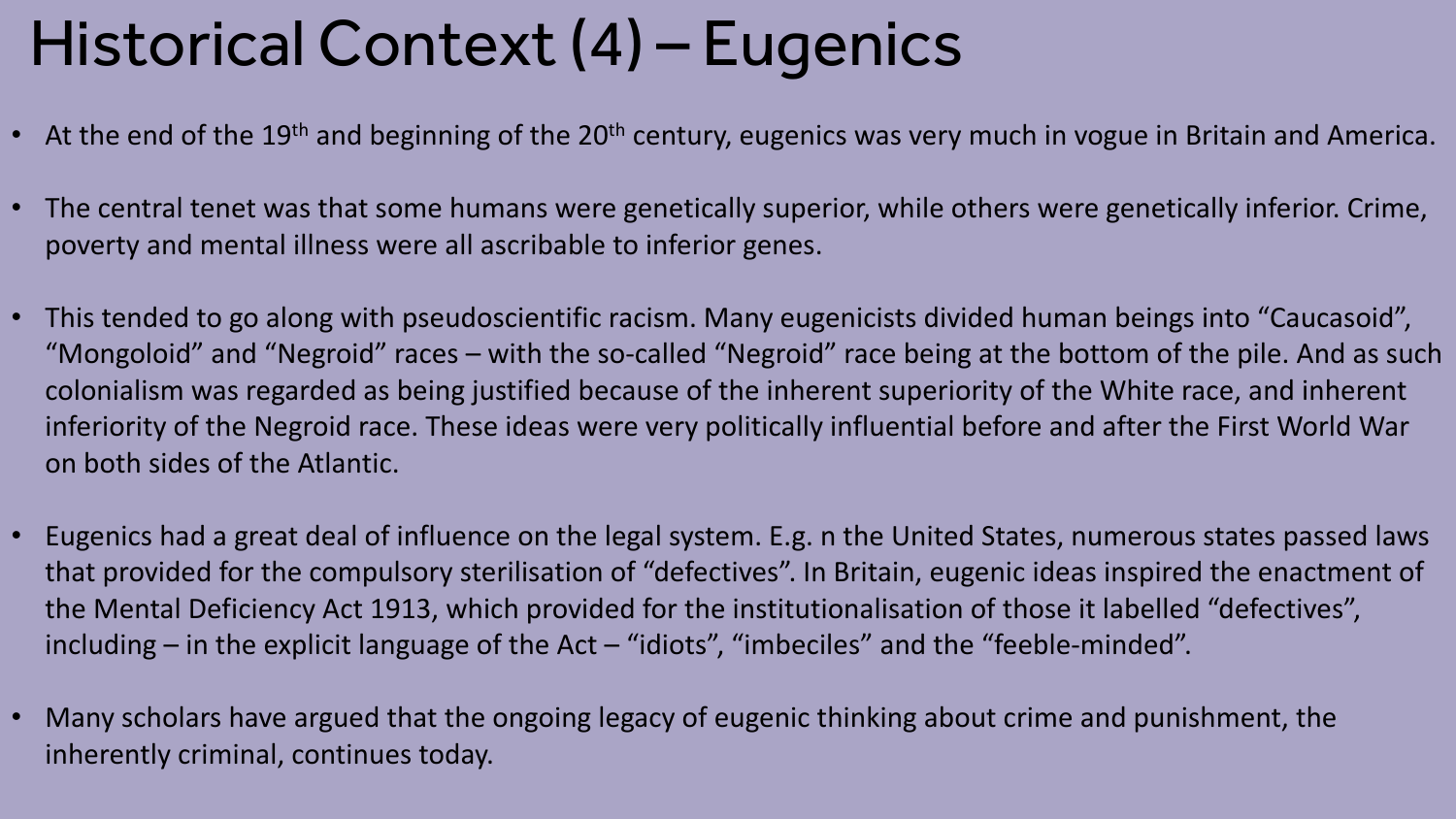### Historical Context (5) – Immigration

- As I noted in my Gresham lecture *The Immigration Act 1971: Celebrated or Flawed? –* between the 1940s and 60s, large numbers of Black and Asian people came to Britain from the Commonwealth. This group of people are often known as the "Windrush generation".
- This era was a high point of racial tensions. Until the Race Relations Act was passed in 1968, it was common for landlords and businesses to display signs saying, "No blacks, no Irish, no dogs".
- The vicious racism of this era resulted in the enactment of the Commonwealth Immigrants Acts 1962 and 1968 and the Immigration Act 1971, which, as covered in detail in the last lecture, restricted immigration from the Commonwealth for the first time.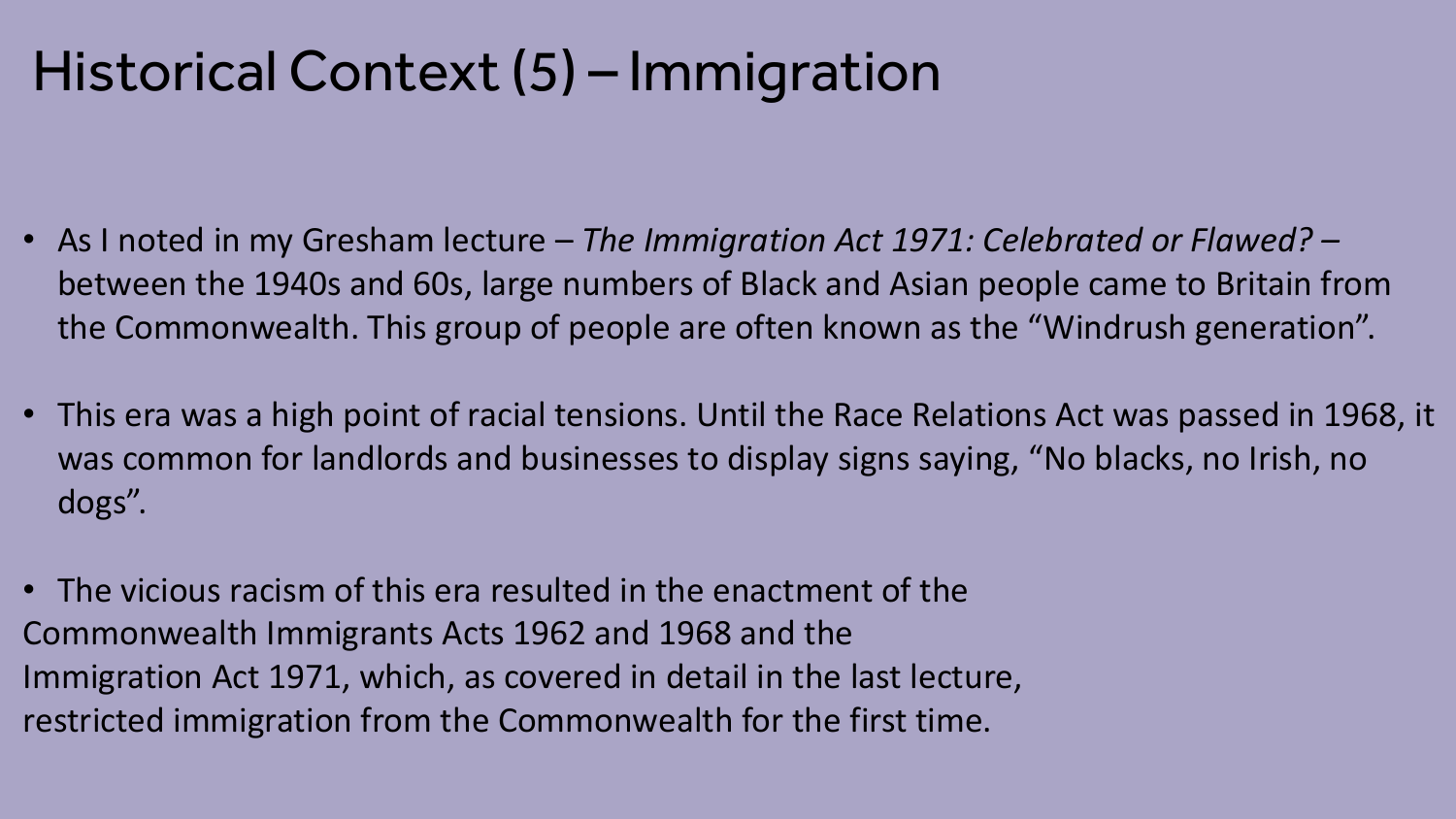## Historical Context (6) – Police Corruption

- The cases of Mohammed Mattan and David Oluwale, with which I opened this lecture, both took place within the above context on fraught racial tensions.
- This era was also a real high point of police corruption: fabrication of cases, framing people, planting evidence, blackmailing and bribery. This affected working-class people of all races, but fell most heavily on Black people and people of colour, who were persecuted by the police.
- Thee image of the "British bobby" permeated the attitudes of judges. Time after time, the judiciary allowed the police to get away with it and the prosecution to present cases that would now be dismissed, potentially for an abuse of process. The judiciary were part of the establishment, and they were not on the side of people of colour or working-class people.
- Well-known miscarriage of justice cases involving police corruption and the deliberate framing of Black people – e.g. Stockwell Six and the Oval Four, all of whom had their convictions recently overturned by the Court of Appeal.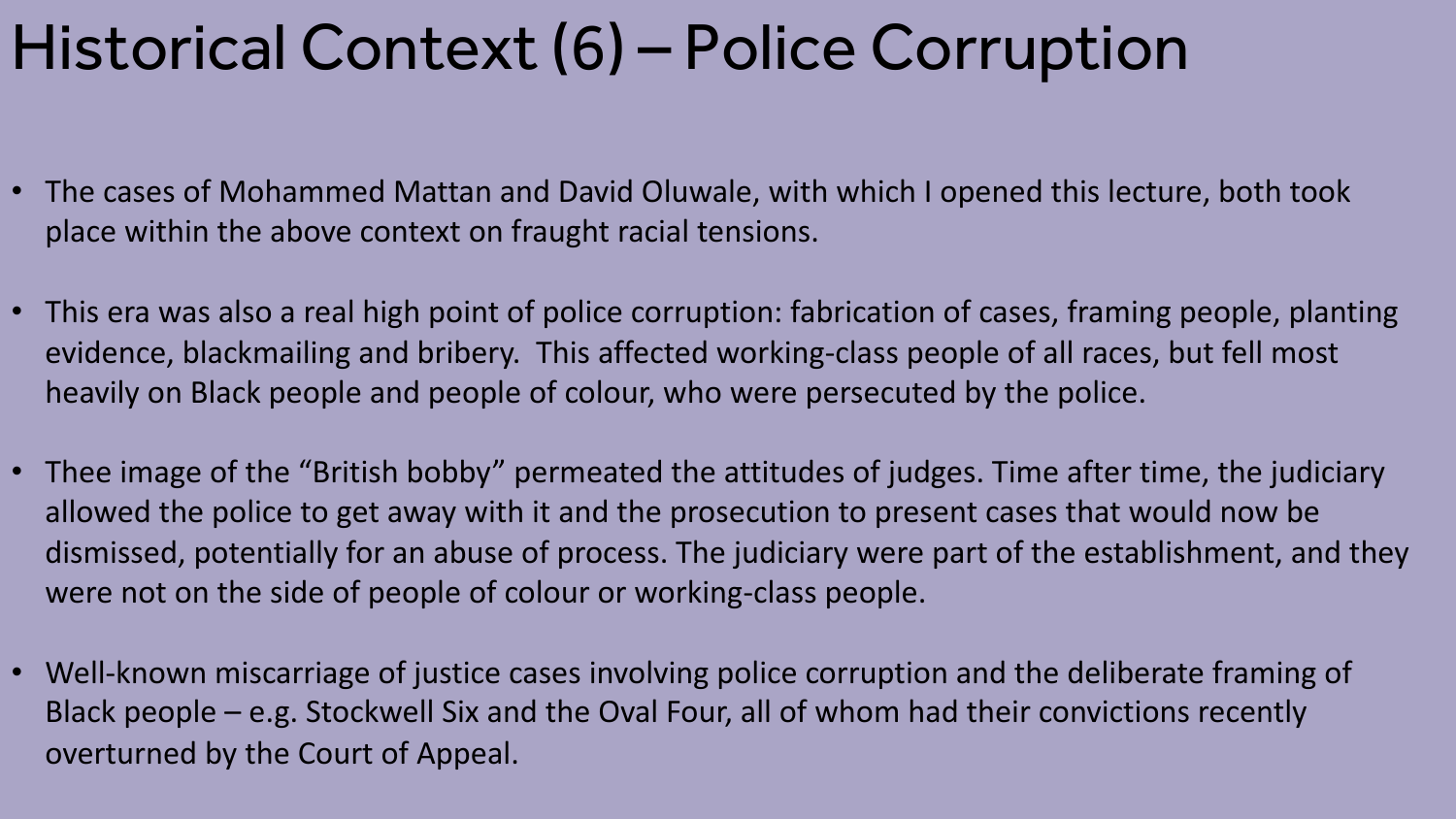## Judicial Racism Today

- Examples given thus far in this lecture are about the distant past? No  $-$  judicial racism is still very much with us, and still influences the fate of the many Black and minority ethnic people who come before the courts as criminal defendants, civil litigants, victims of crime and bereaved families and survivors.
- Four manifestations of judicial racism:

(i) The criminal courts, racial disparities, and racialised evidence. (ii) Judicial decisions which attempt to silence race in cases where Black people are victims.

- (i) The Supreme Court's approach to race issues.
- (ii) The legal profession and judicial bullying and mistreatment.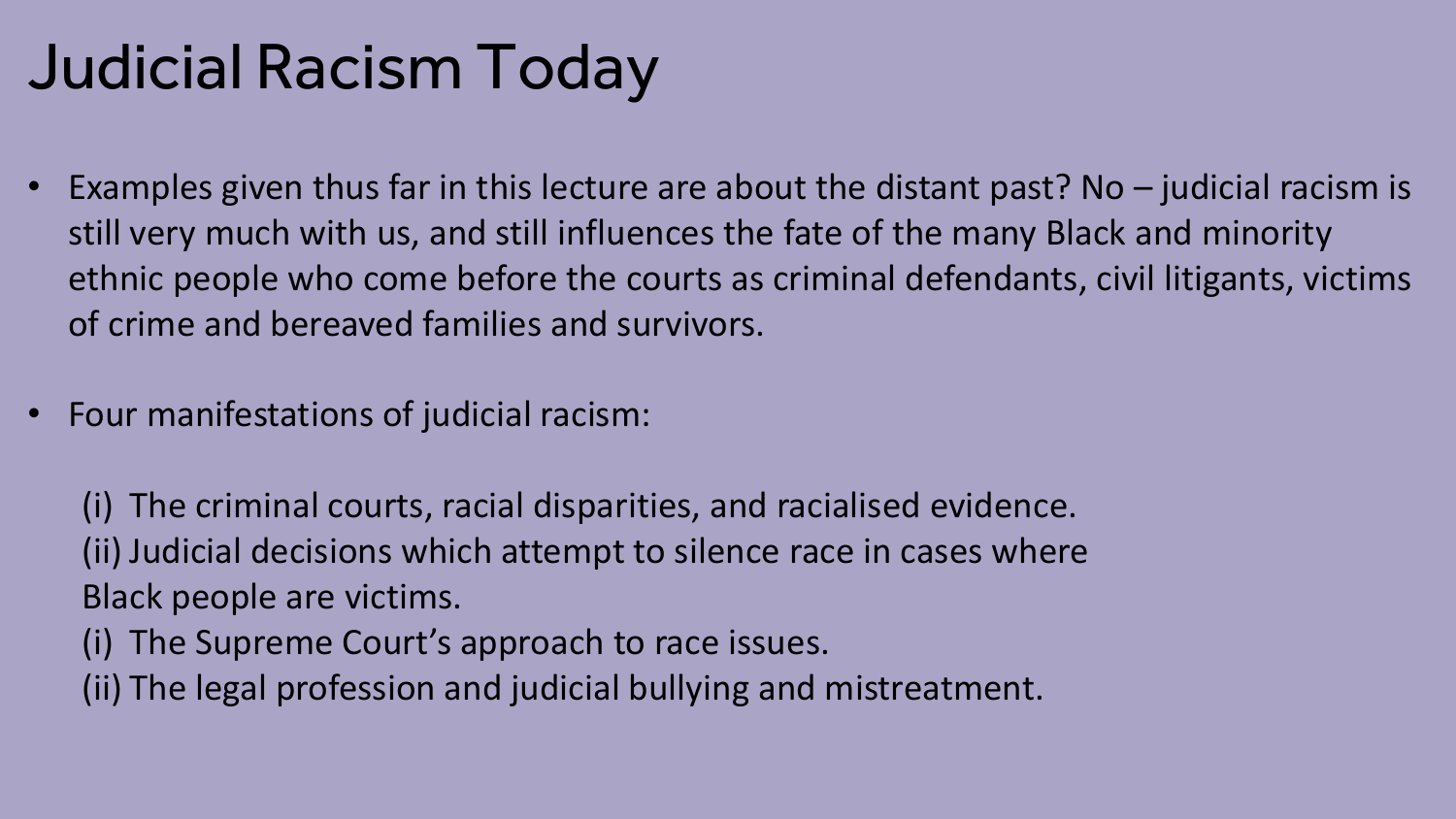#### Criminal courts, racial disparities, and racialised evidence (1)

#### **Sentencing practices**

- The 2017 Lammy Review reported the results of a 2016 Ministry of Justice review of Crown Court sentencing for three groups of offences – offences involving acquisitive violence, sexual offences and drugs offences. This review found that *"[u]nder similar criminal circumstances the odds of imprisonment for offenders from self-reported Black, Asian, and Chinese or other backgrounds were higher than for offenders from self-reported White backgrounds."* Starkly, it also found that *"[w]ithin drug offences, the odds of receiving a prison sentence were around 240% higher for BAME offenders, compared to White offenders."*
- *Firearms offence – 2021* Sentencing Council guidelines for firearms offences stressed that judges and magistrates must "be aware" of disparities in sentence outcomes, including that *"a higher proportion of Black and Asian offenders receive an immediate custodial sentence than White offenders and that for Black offenders custodial sentence lengths have on average been longer than for White offenders."*
- The Lammy Review also raised concern about magistrates' court decisions, although stressed that comprehensive data collection was a big problem. But the data that did exist showed some racial disparities in the rate of conviction of women of colour, as compared with White women.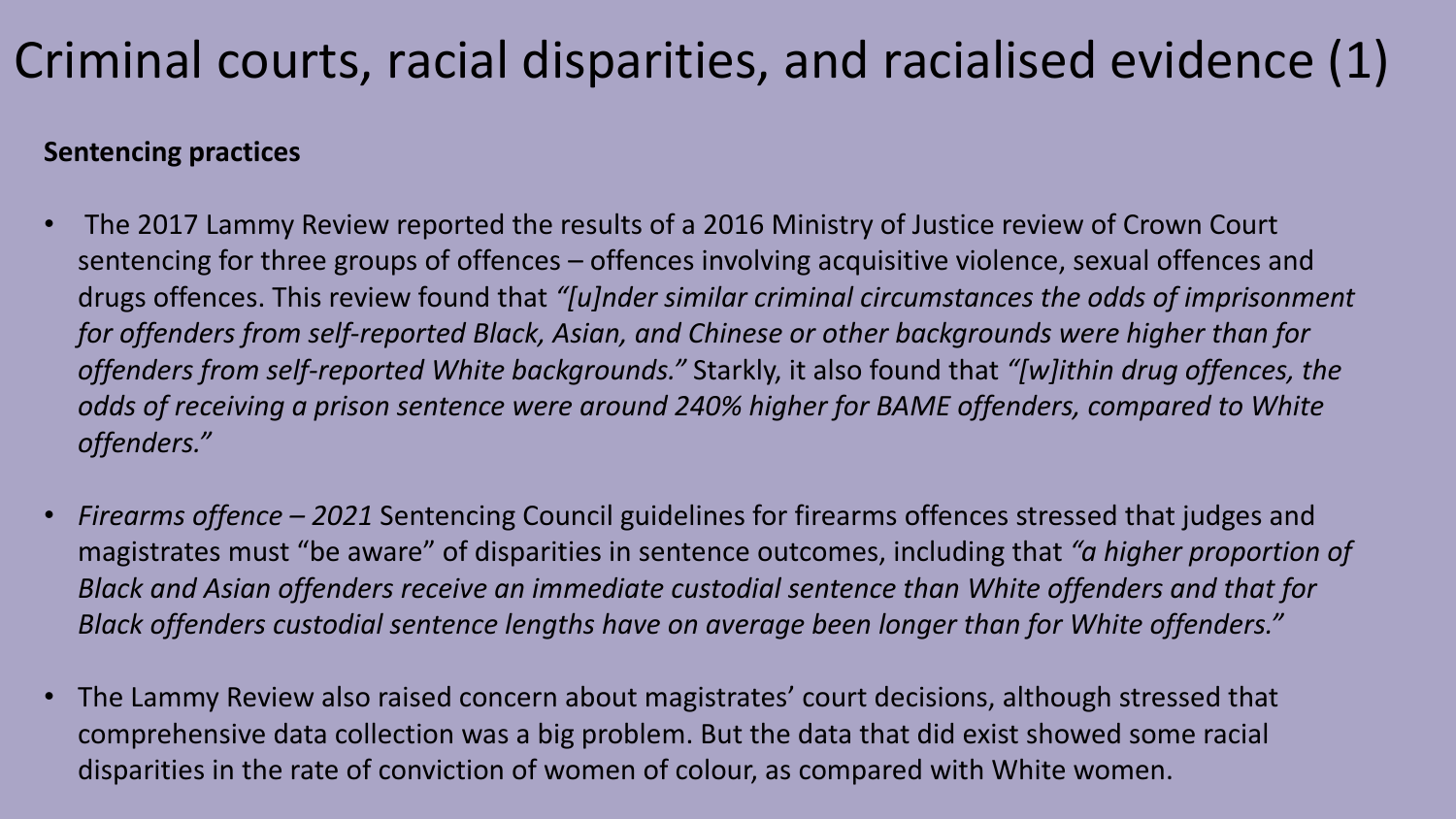#### Criminal courts, racial disparities, and racialised evidence (2)

#### **Children**

- The picture for "BAME" children is even more depressing, where judicial discretion is leading to real problems.
- Last year, Transform Justice and the Howard League for Penal Reform revealed that between July and September 2020, 87% of children on remand in London were from a BAME background, while 61% were Black.
- A recent report by the Youth Justice Board (YJB) also paints a worrying picture for BAME children, concluding that BAME children are:
	- o more likely to receive custodial remand as opposed to bail
	- o less likely to benefit from out-of-court disposals
	- $\circ$  more likely to receive a custodial sentence and the length of the sentence is likely to be longer
	- o more likely to be subject to harsher requirements if a Youth Rehabilitation Order is imposed
- The YJB further noted that *"even when taking into account all available information (demographics, offencerelated factors, remand status and practitioner-assessments) we are unable to explain all of the disproportionality seen for Black children. Black children are still more likely to receive harsher sentences*".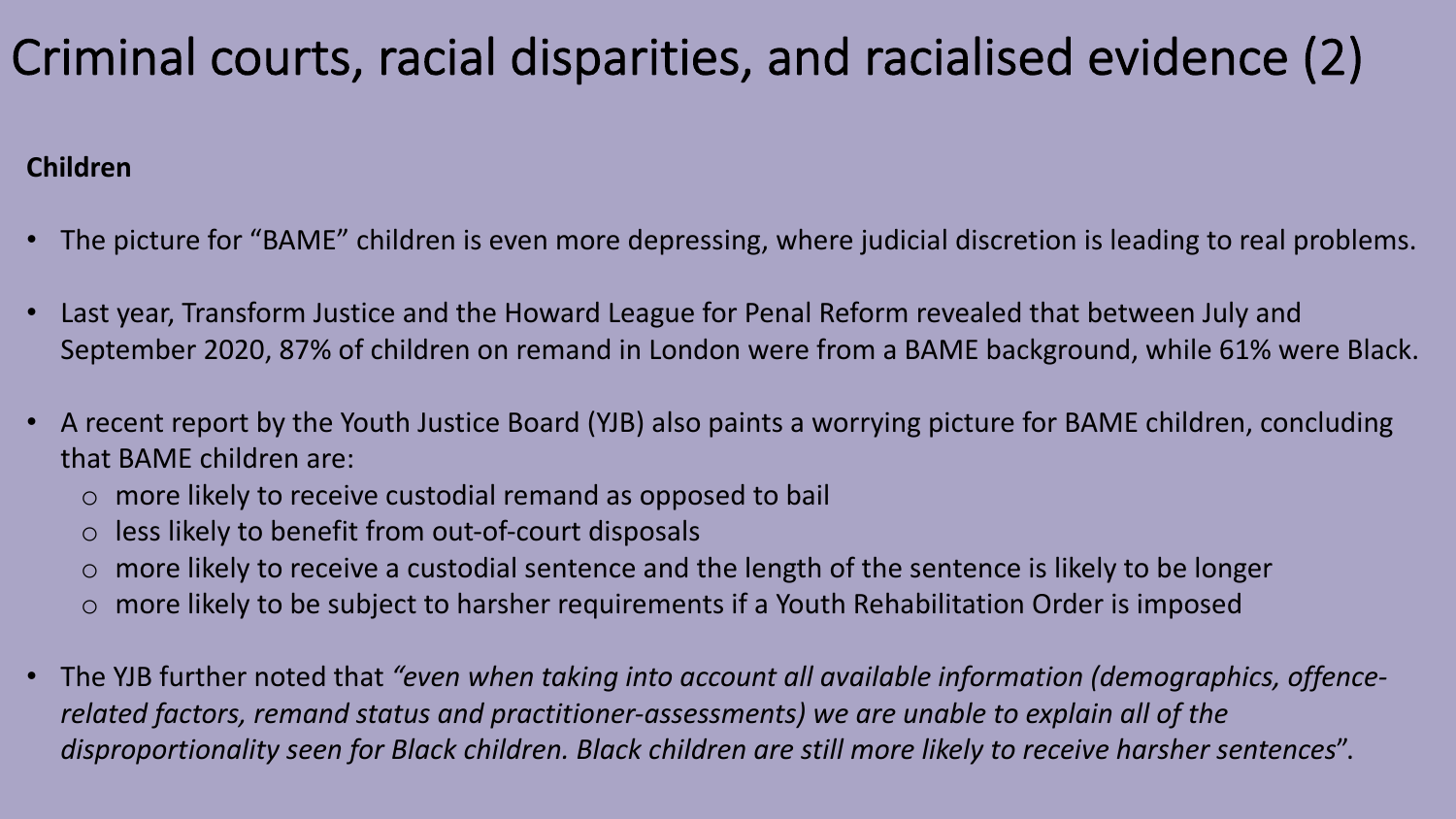#### Criminal courts, racial disparities, and racialised evidence (3)

#### **Juries**

- The Lammy Review described juries as a "success story". It cited a 2010 study of jury verdicts, which was updated in 2017 to inform the review, with analysis of over 390,000 jury decisions between 2006 and 2014. This study found that jury conviction rates were very similar across different ethnic groups. BAME and White conviction rates were similar across a range of offencetypes, with only small differences and no overall pattern. The review concluded: *"This does not mean that every jury decision is perfect, but it does indicate that the system as a whole is working."*
- This data confirmed what many working lawyers know from our anecdotal experience: judges are, on average, more racially prejudiced than juries. I am not a criminal practitioner, but in my experience as a civil practitioner representing claimants in actions against the police, a Black claimant is generally better off with a jury trial than a bench trial. In my experience, the jury system has much to commend it.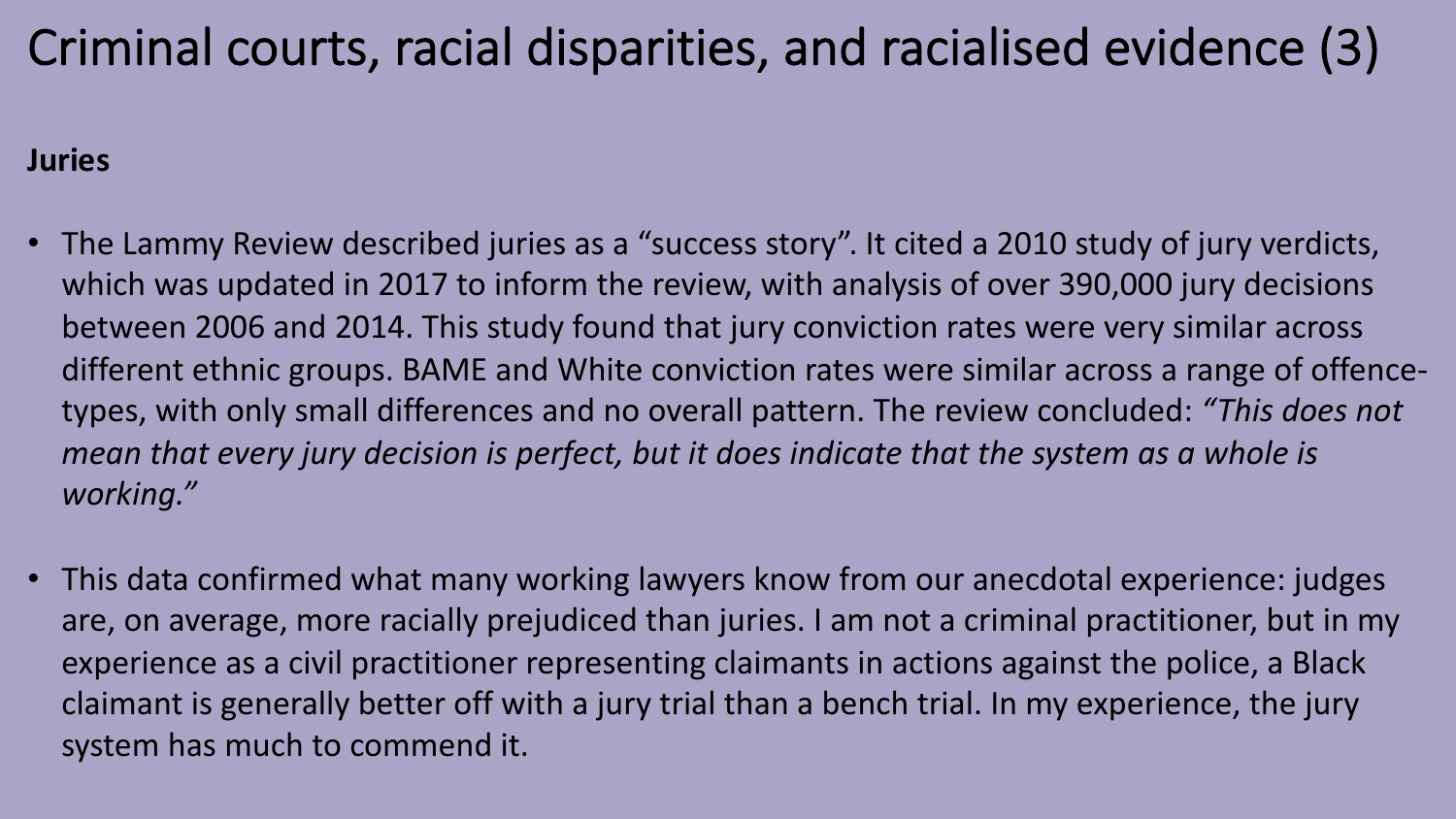#### Criminal courts, racial disparities, and racialised evidence (4)

#### **Prejudicial evidence**

- Jurors can of course also be influenced by race often by racist tropes, stereotypes and unfairly prejudicial evidence.
- E.g. Drill music in cases involving predominantly Black people accused of gangrelated crime. Garden Court Chambers: *'Drill music, gangs and prosecutions – challenging racist stereotypes in the criminal justice system*'.
- Effectively, the simple presence of young Black boys in a drill music videos can lead to the courts passing gang injunctions and criminal behaviour orders.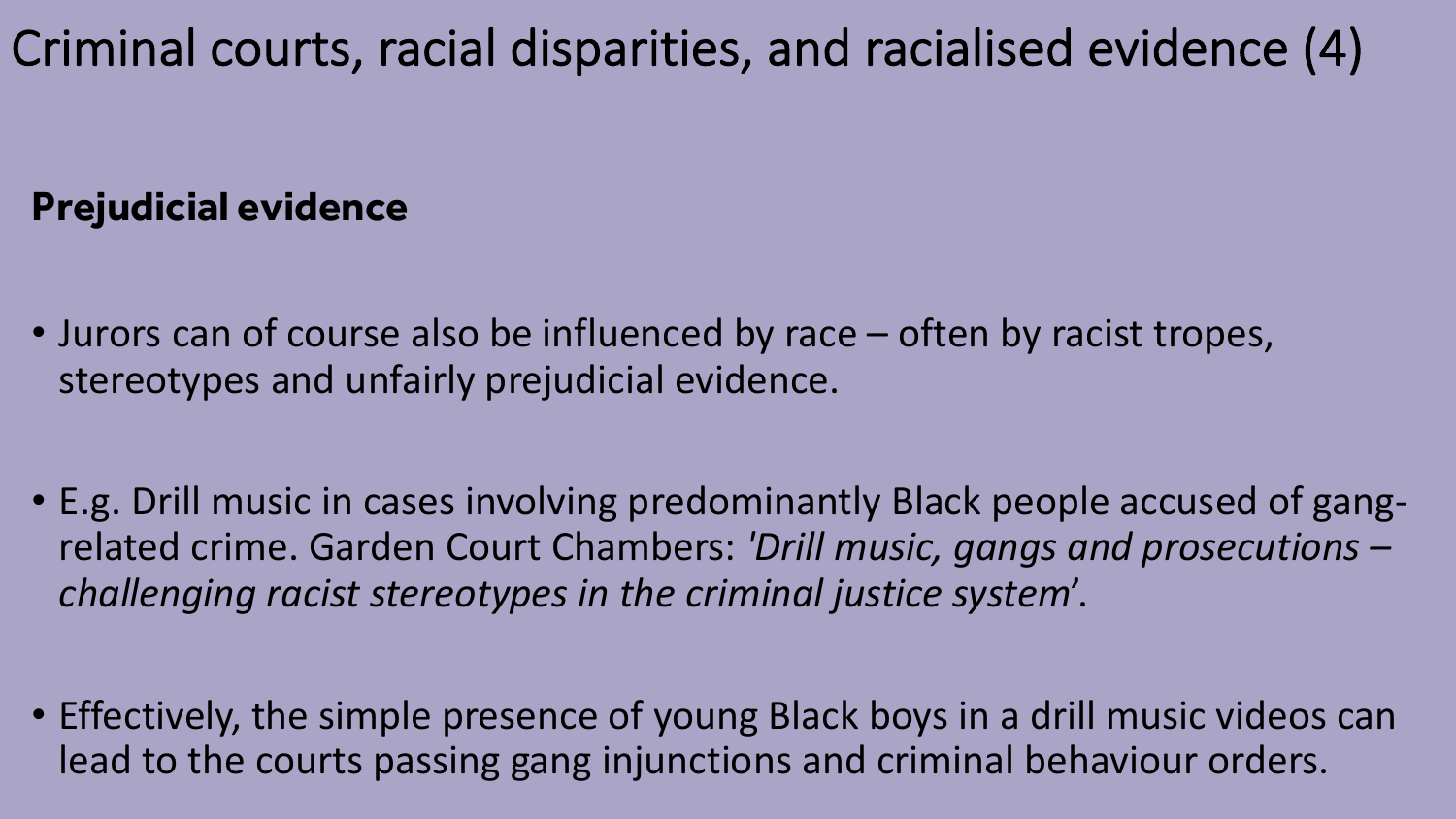The legal system's approach to race is pernicious and paradoxically convenient.

As the Institute of Race Relations neatly captured:

*"Ironically, 'race' marks individuals out when they are the alleged perpetrator of a crime, but race and racism are elided by institutions when such individuals are victims of crime. And families end up disillusioned and isolated by legal process that appears unwilling to address the impact of racism in their lives."*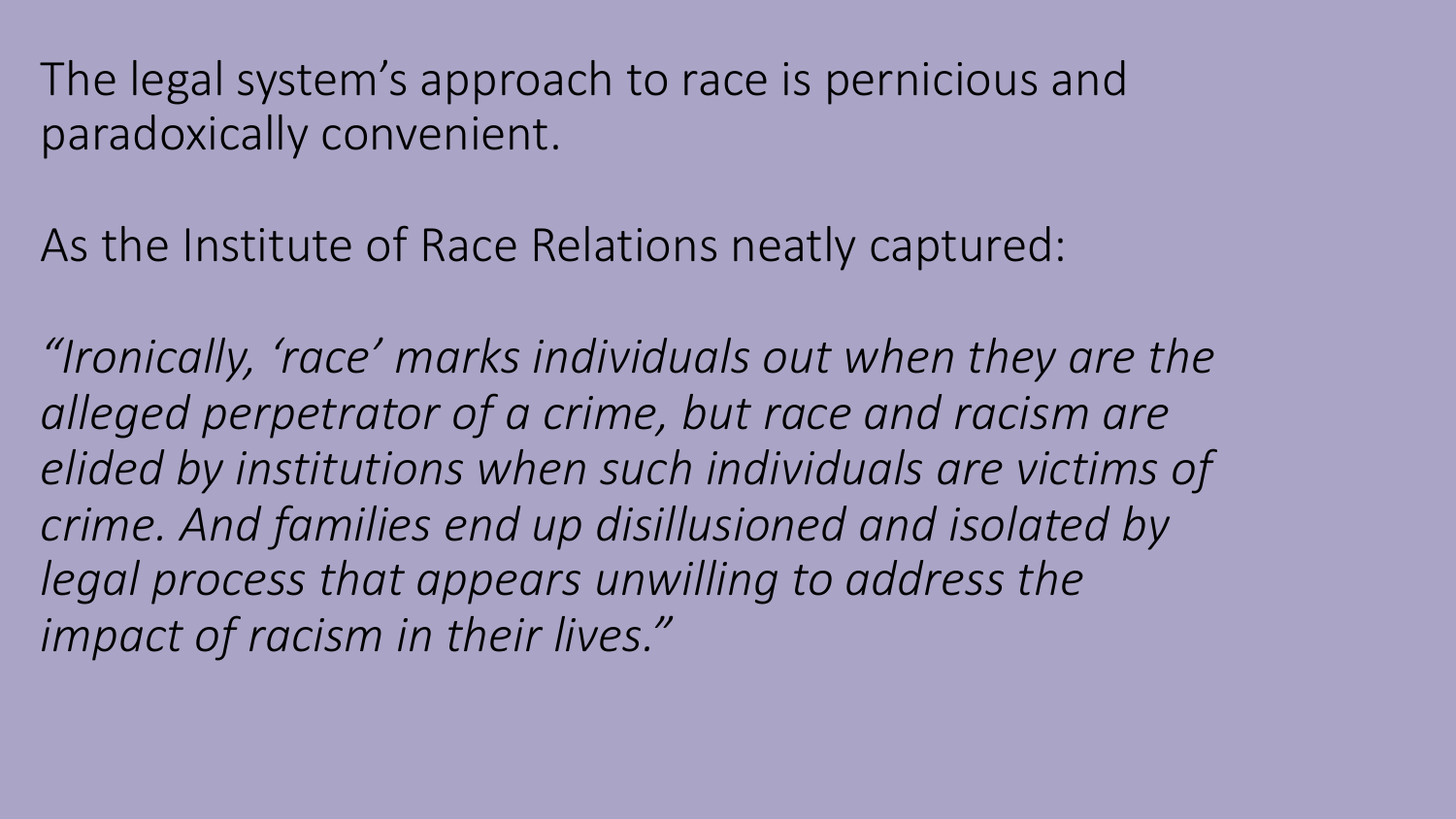## Silencing Race (1) – The West

- The West has long had a race problem. But denied it. Racists and racist violence are treated as outliers. And using the term 'institutional racism' is shunned as 'unhelpful', or outright<br>rejected.
- Judge Bonello's dissenting opinion in the 2002 Strasbourg case of *Anguelova v Bulgaria. A* case brought by the mother of a 17-year-old Roma boy who died in police custody in Bulgaria. It was alleged that racial discrimination was a decisive factor in the police's use of force as well as the subsequent bungled investigation; however, the ECtHR rejected the discrimination claim under Article 14 of the Convention (non-discrimination). As Judge Bonello said:

"I consider it particularly disturbing that the Court, in over fifty years of pertinacious judicial<br>scrutiny, has not, to date, found one single instance of violation of the right to life (Article 2) *or the right not to be subjected to torture or to other degrading or inhuman treatment or* punishment (Article 3) induced by the race, colour or place of origin of the victim ... Leafing<br>through the annals of the Court, an uninformed observer would be justified to conclude that,<br>for over fifty years democratic E *intolerance or xenophobia. The Europe projected by the Court's case-law is that of an exemplary haven of ethnic fraternity, in which peoples of the most diverse origin coalesce without distress, prejudice or recrimination … [As such], Misfortunes punctually visit disadvantaged minority groups, but only as the result of well-disposed coincidence."*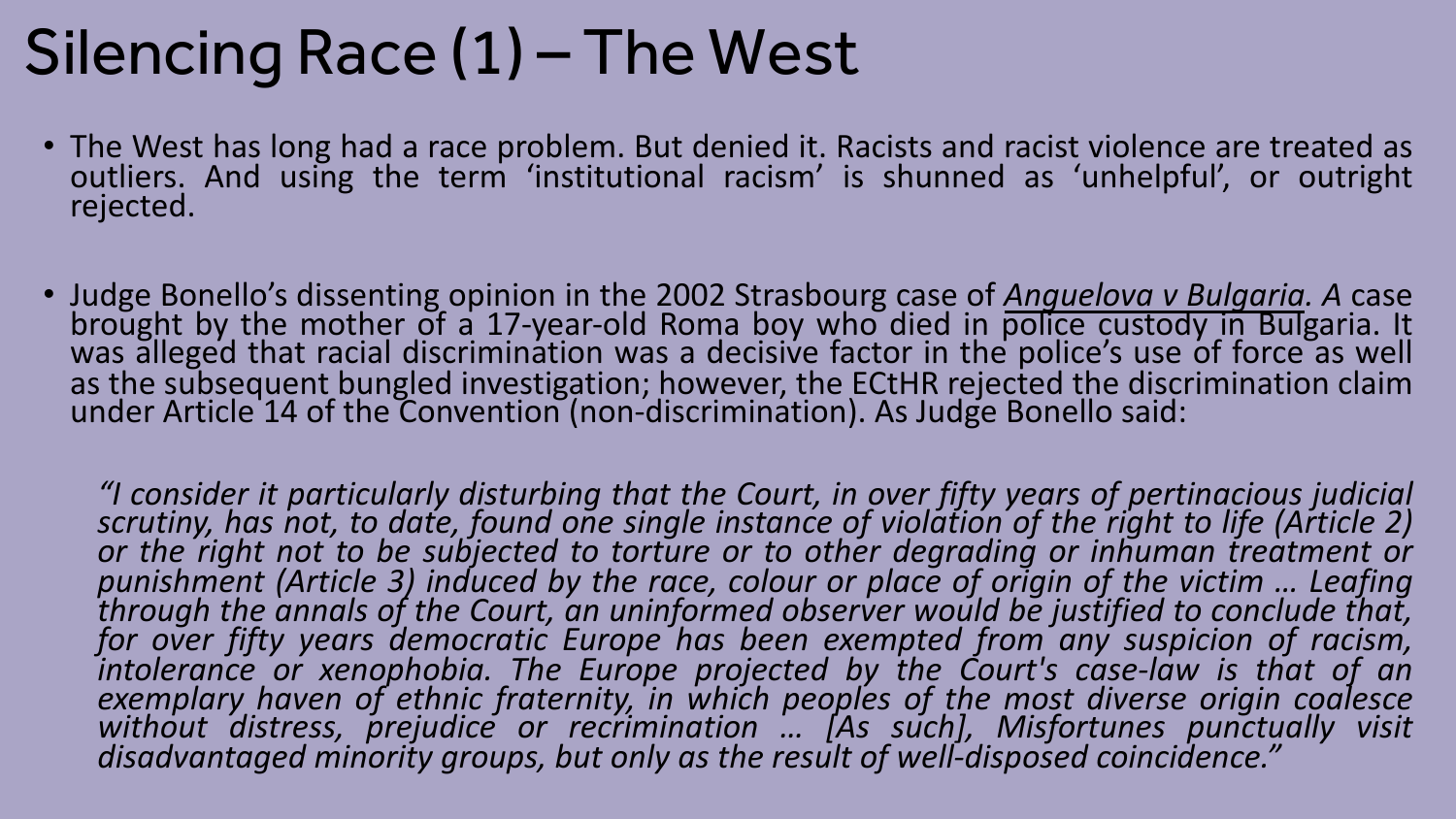## Silencing Race (2) – England and Wales

- Such a charge can justifiably be levied at England and Wales. A charge I make.
- From the Met, to the Government's recent Sewell Report, issues of racism and racial inequality continue to be refuted.
- Judicial decision making has itself played a critical role in the silencing of race, especially cases involving violence and where the state is implicated. This includes criminal justice processes, senior judiciary, inquests, public inquiries as well as other fact-finding and accountability processes.
- Those who seek to expose racism via state and legal processes face an arduous task, where the potential for *meaningful accountability and racial justice remains illusory*.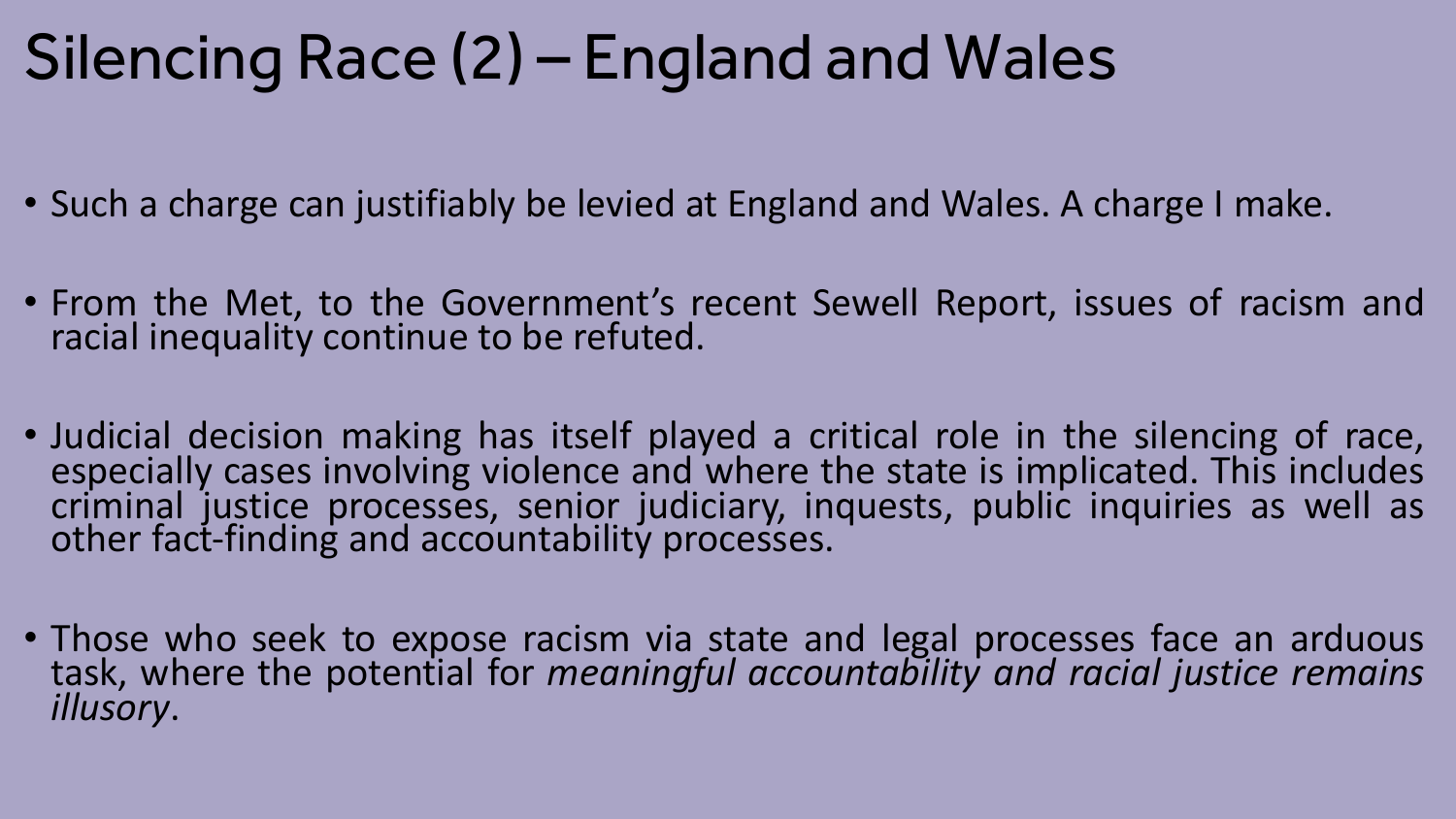## Silencing Race (3) – Deaths in Custody

- European Commission against Racism and Intolerance (2016): "*racially-motivated aspects of cases are often filtered out by the police, CPS or judiciary through a combination of unwillingness to recognise racist motivation, the reclassifying of racist attacks as disputes or other forms of hostility, and the over-strict interpretation of the provisions on racist motivation".*
- Joint Committee on Human Rights (JCHR) report into deaths in custody (2004): *"the unsafe use of*  restraint is an ongoing problem across all forms of detention" and "the possibility that racial<br>stereotyping has been a contributory factor in at least some deaths in custody resulting from restraint *should be taken seriously"*.
- JCHR (2020): *"[a] key issue that needs addressing"* is *"transparency over the role that race and/or racism played"* in a death in custody, and that due to the *"absence of greater action, Black people have continued to die"* disproportionately.
- United Nations High Commissioner on Human Rights (2021) published a scathing report calling on the UK (and others) to "end impunity" for human rights violations against Black communities by law enforcement agencies and reverse the "cultures of denial" towards institutional and systemic racism, particularly in the context of policing and deaths in custody.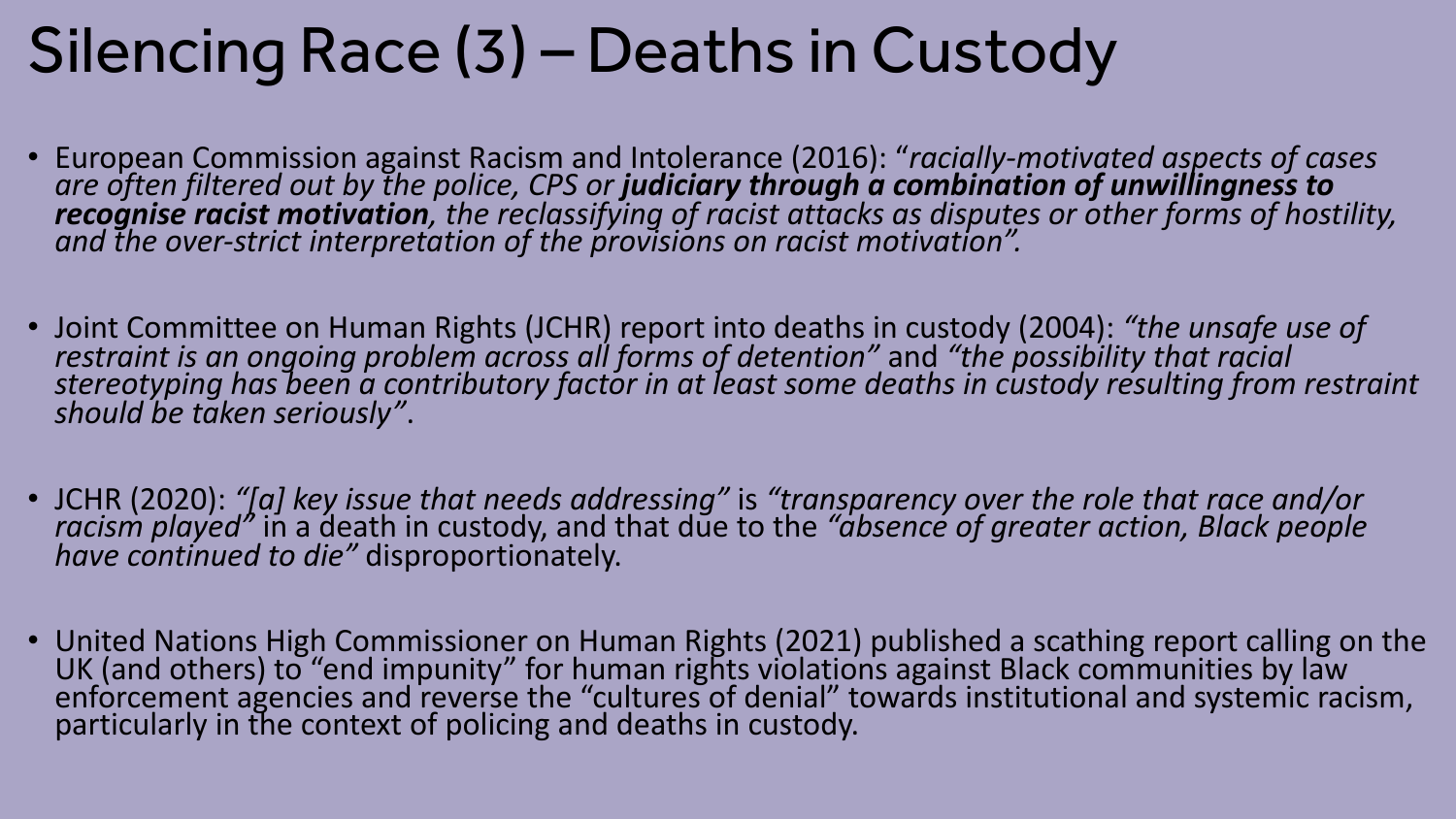## Silencing Race (4) – Jimmy Mubenga

- Mr Mubenga died in October 2010 of cardio-respiratory failure caused by restraint used by three G4S guards on a<br>plane during his deportation to Angola. Mr Mubenga was handcuffed from behind, in a compressed position in h
- Guards stood were acquitted of manslaughter by negligence at the Old Bailey in late 2014.
- Mr Justice Spencer ruled as inadmissible copious amounts of racist texts sent by two of the guards because allowing such evidence would *"release an unpredictable cloud of prejudice"* in the jury.
- Take for example one text which read: "Fuck off and go home you free-loading, benefit grabbing, kid producing,<br>violent, non-English speaking cock suckers and take those hairy faced, sandal wearing, bomb making, goat fuck
- Also excluded the earlier inquest jury conclusion of unlawful killing as well as the coroner's Rule 43 report, which said: "it seems unlikely that endemic racism would not impact at all on service provision. It was not possible to<br>explore at the Inquest the true extent of racist opinion or tolerance amongst DCOs or more widely. However, *was enough evidence to cause real concern, particularly at the possibility that such racism might find reflection in*  treatment of them ... This may, self-evidently, result in a lack of empathy and respect for their dignity and<br>humanity, potentially putting their safety at risk, especially if force is used against them".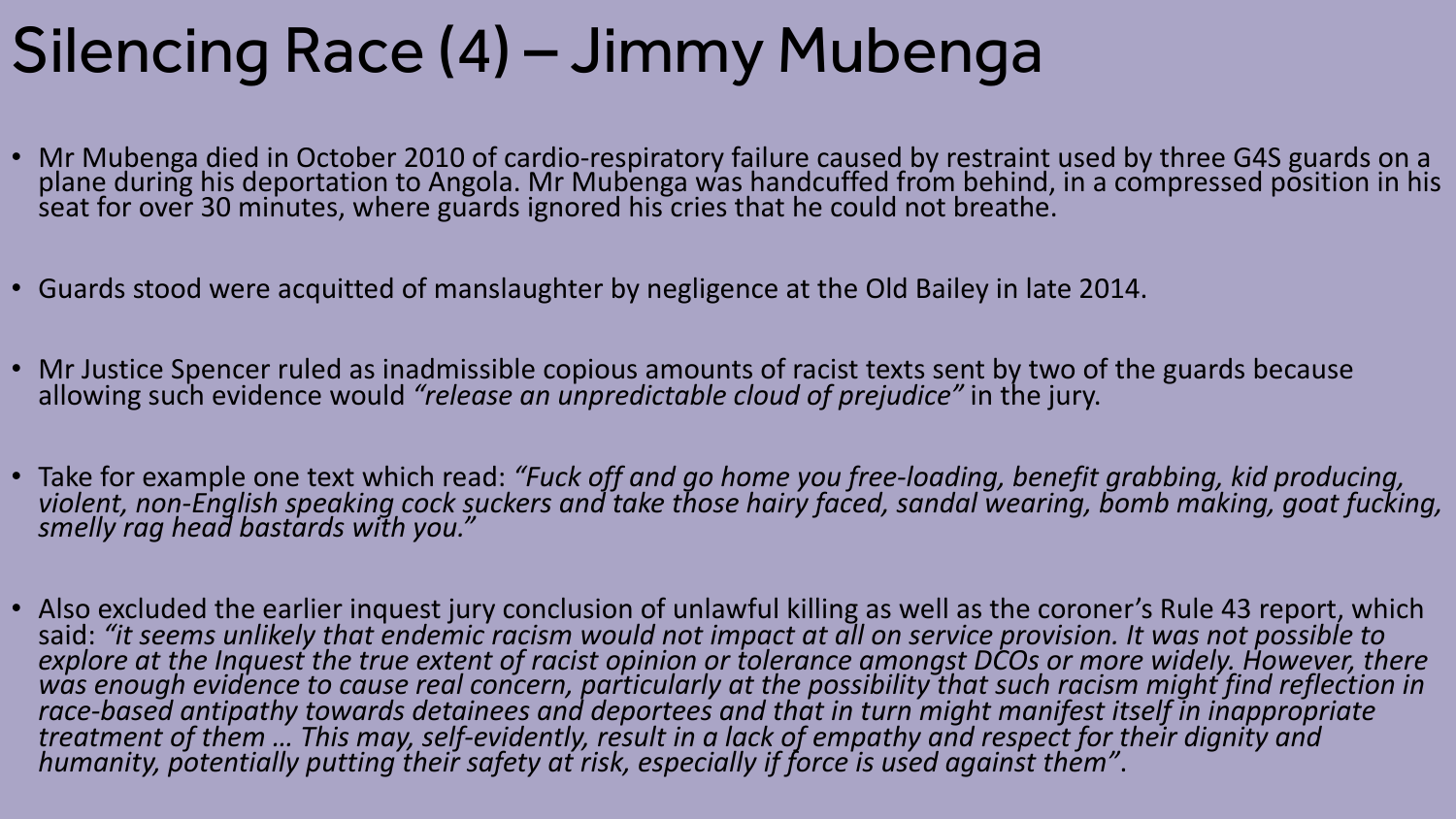## Silencing Race (5) – Inquests

- Inquests have offered the only opportunity to officially establish whether racism contributed to a person's death but have consistently failed.
- Never has a coroner and/or jury explicitly concluded that racism contributed to a person's death, save for the Jimmy Mubenga inquest.
- INQUEST submission to UNHRC inquiry : "*the question of racism remains the 'elephant in the room', neither part of the investigation process nor inquest*".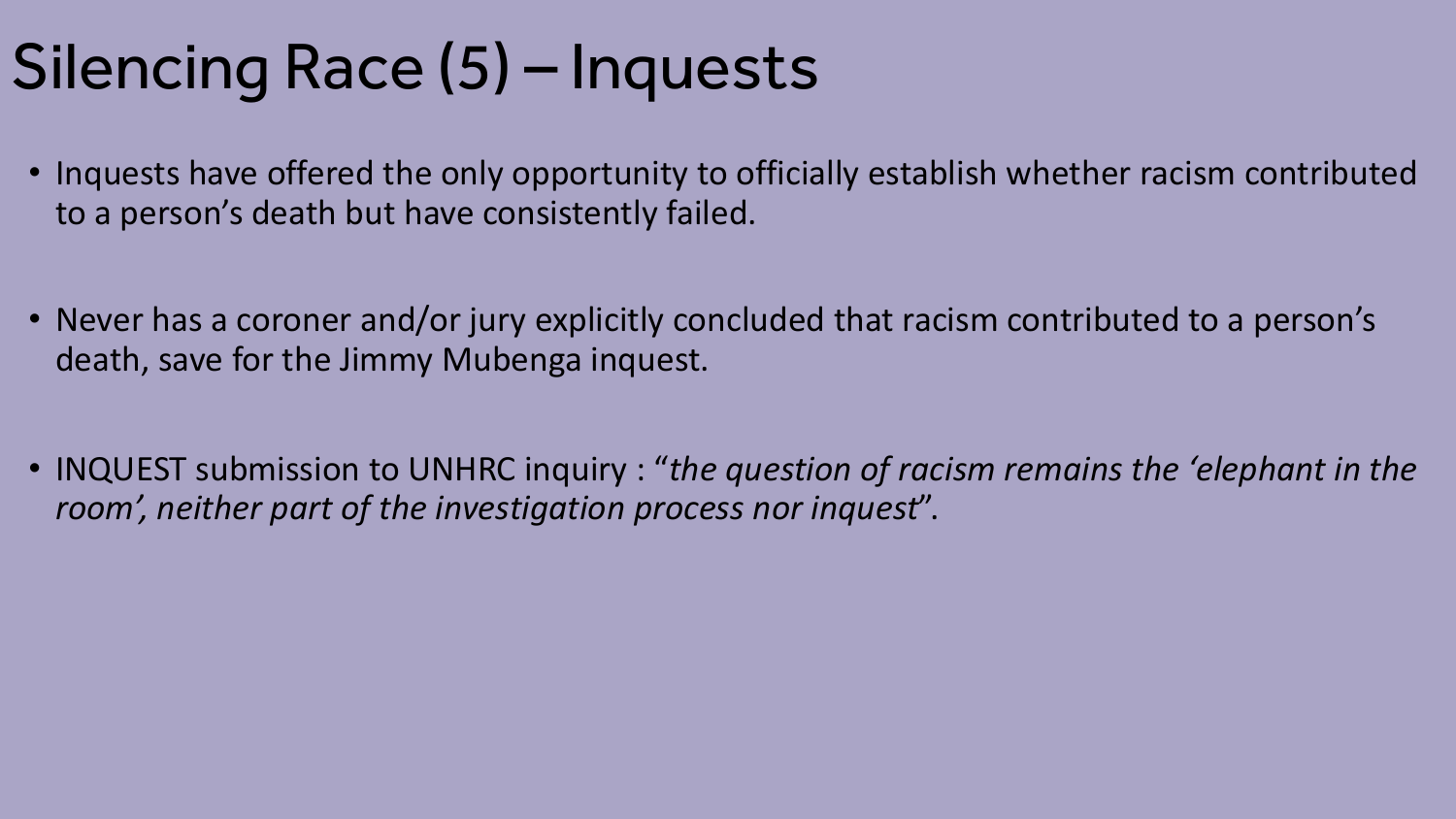## Silencing Race (6) – Inquests

- Black families' private life and that of their relative subject to the most scrutiny.
- Attempts by the state to "demonise" the deceased, introduce racist narratives, creating a negative reputation and the idea of an undeserving victim. Like with criminal trials, drug and gang stereotypes are often part of the state's defamatory arsenal during inquests.
- Coroners have also engaged in the perpetuation of stereotypes.
- Official incompetence, criminality or wrongdoing are cloaked by disinformation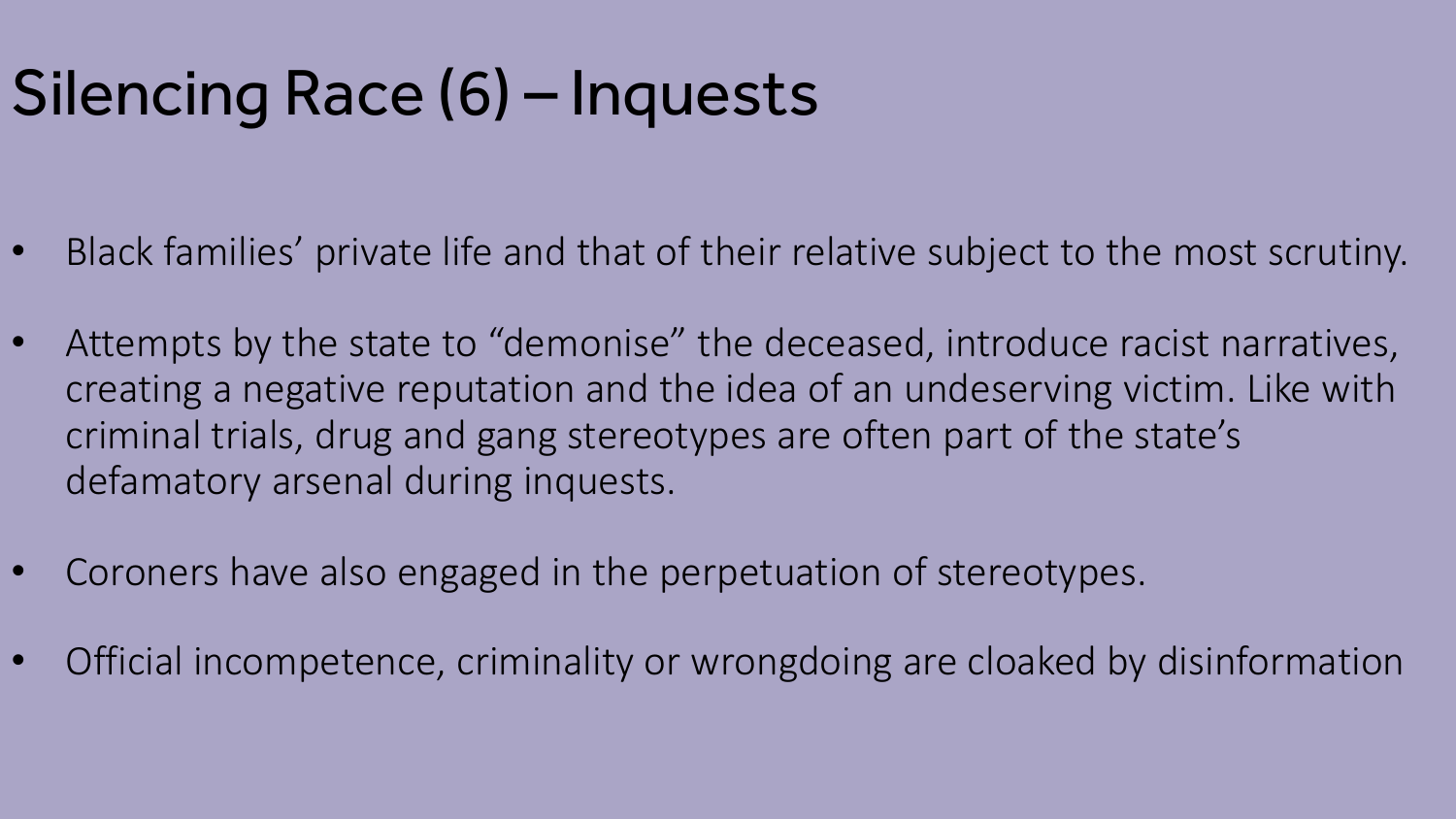## Supreme Court (1)

*N v Secretary of State for the Home Department* [2005] UKHL 31

- A Ugandan woman who was a rape survivor and was suffering from HIV was facing removal to Uganda.
- If she returned to Uganda, she would be unable to access antiretroviral medication and would face an early and painful death.
- She sought to remain in the UK under Article 3 ECHR, the prohibition of inhuman or degrading treatment or punishment.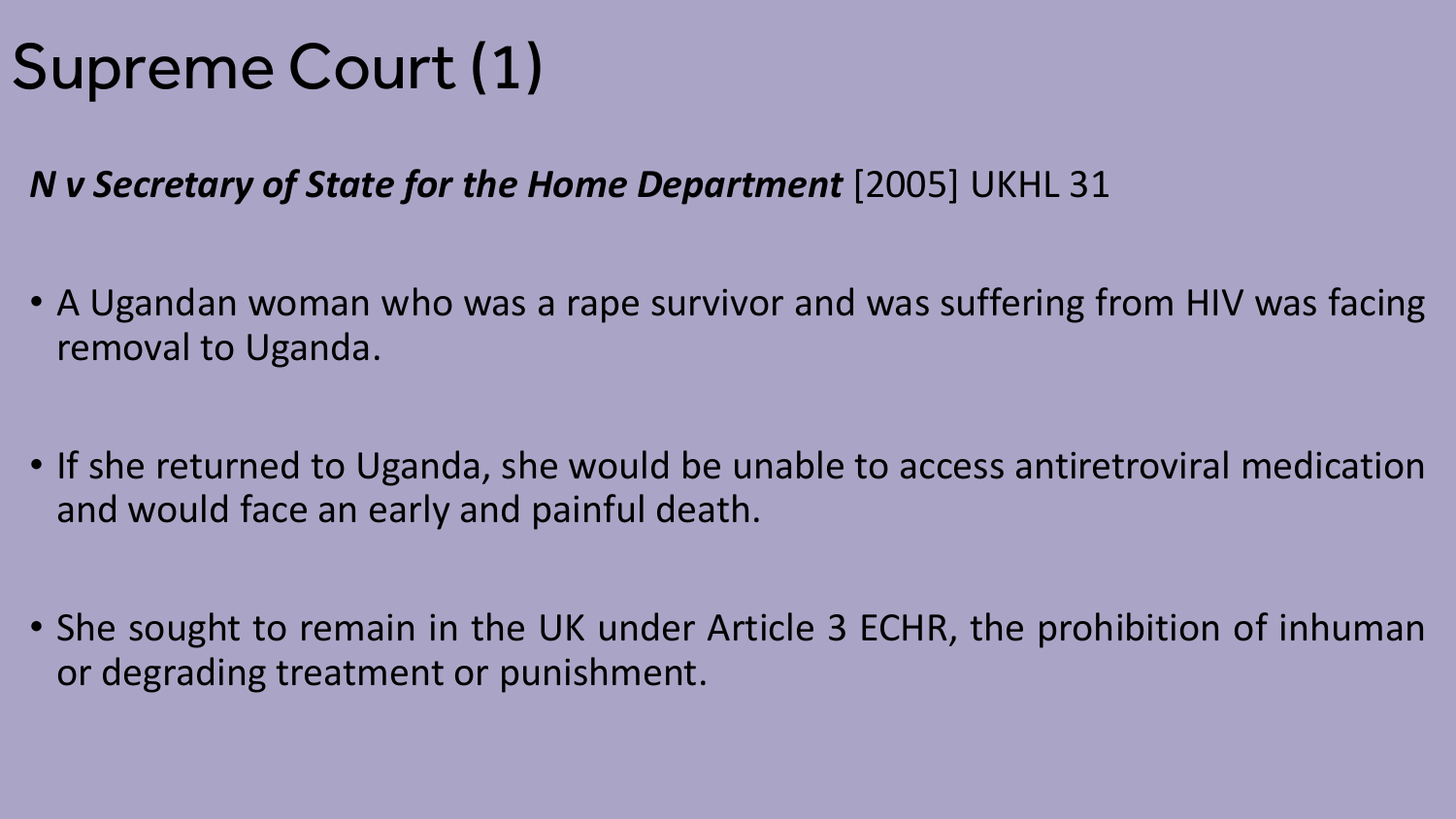## Supreme Court (2)

- The House of Lords had an opportunity to define the ambit of Article 3 for sick and disabled migrants for a generation, but chose to dismiss her appeal, holding that Article 3 did not preclude her removal to Uganda.
- This case served as a precedent for the next 15 years which led to many sick and disabled migrants being sent back to their deaths – even people with end-stage kidney failure.
- Not a case where the House of Lords was simply applying pre-existing law. It had an opportunity to define the boundaries of the law.
- A panel of White judges chose to send a disabled Black woman to her death because she wasn't British.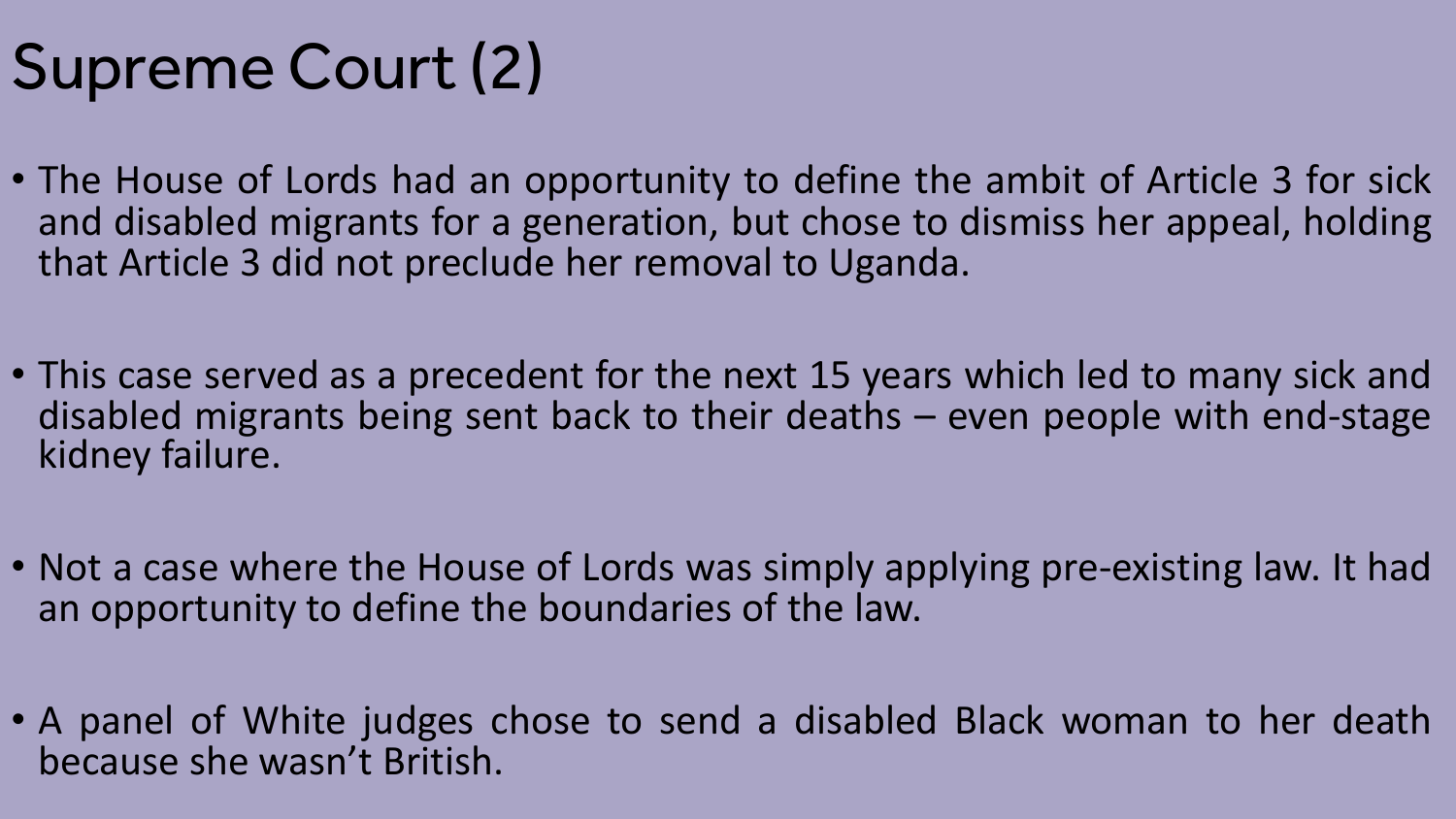## Supreme Court (3)

#### **Roberts v Commissioner of Police for the Metropolis [2015] UKSC 79**

- "Suspicionless" stop and search powers which allow the police to stop and search a person despite having no basis for suspicion that they are guilty of any crime.
- In deciding that this law was not incompatible with the human rights of Black and minority ethnic people, Baroness Hale stated:

*"The purpose of [any random "suspicionless" power of stop and search] is to reduce the risk of serious violence where knives and other offensive weapons are used, especially that associated with gangs and large crowds. It must be borne in mind that many of these gangs are largely composed of young people from black and minority ethnic groups. While there is a concern that members of these groups should not be disproportionately targeted, it is members of these groups who will benefit most from the reduction in violence, serious injury and death that may result from* the use of such powers. Put bluntly, it is mostly young black lives that will be saved if there is less *gang violence in London and some other cities."*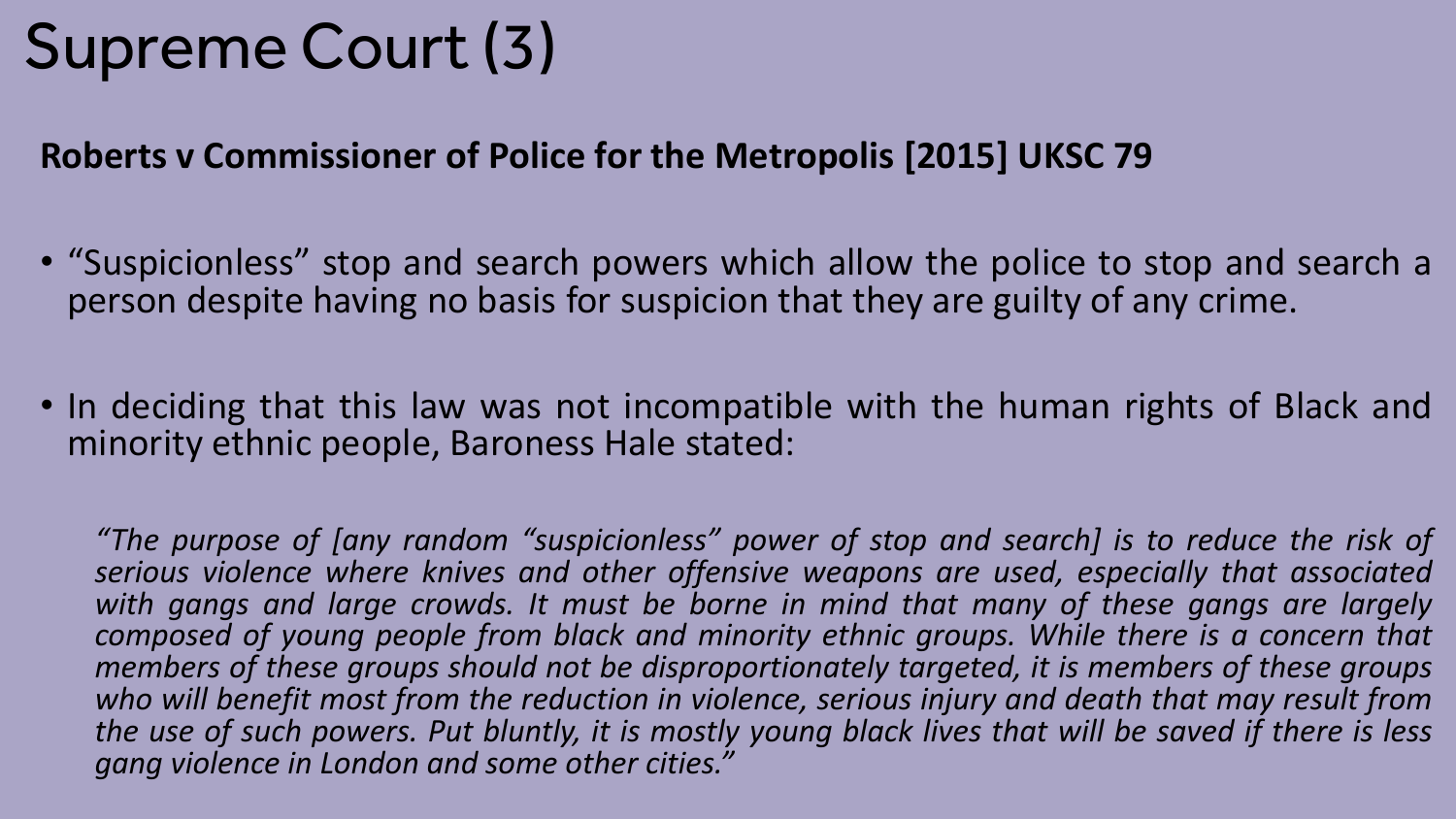## Supreme Court (4)

*Begum v Special Immigration Appeals Commission* **[2021] UKSC 7**

- This was the high-profile case of Shamima Begum.
- Ms Begum was born and raised in the UK, yet the UK Government used draconian powers to deprive her of her British citizenship.
- The Supreme Court, reversing the Court of Appeal decision, held that Ms Begum had no right to return to the UK to pursue her appeal against the deprivation of her British citizenship, even though it was acknowledged that she could not have a fair hearing of her appeal from Syria.
- Supreme Court didn't stop there. It changed the standard of review in all appeals against deprivation of citizenship, reducing the freedom of tribunal judges to gainsay the Home Office's decisions.
- Emphasised the need for judges to defer to the Government's assessment of what "national security" requires. In short, it handed the Government everything it wanted, while denying Shamima Begum the basic right to a fair hearing of her case.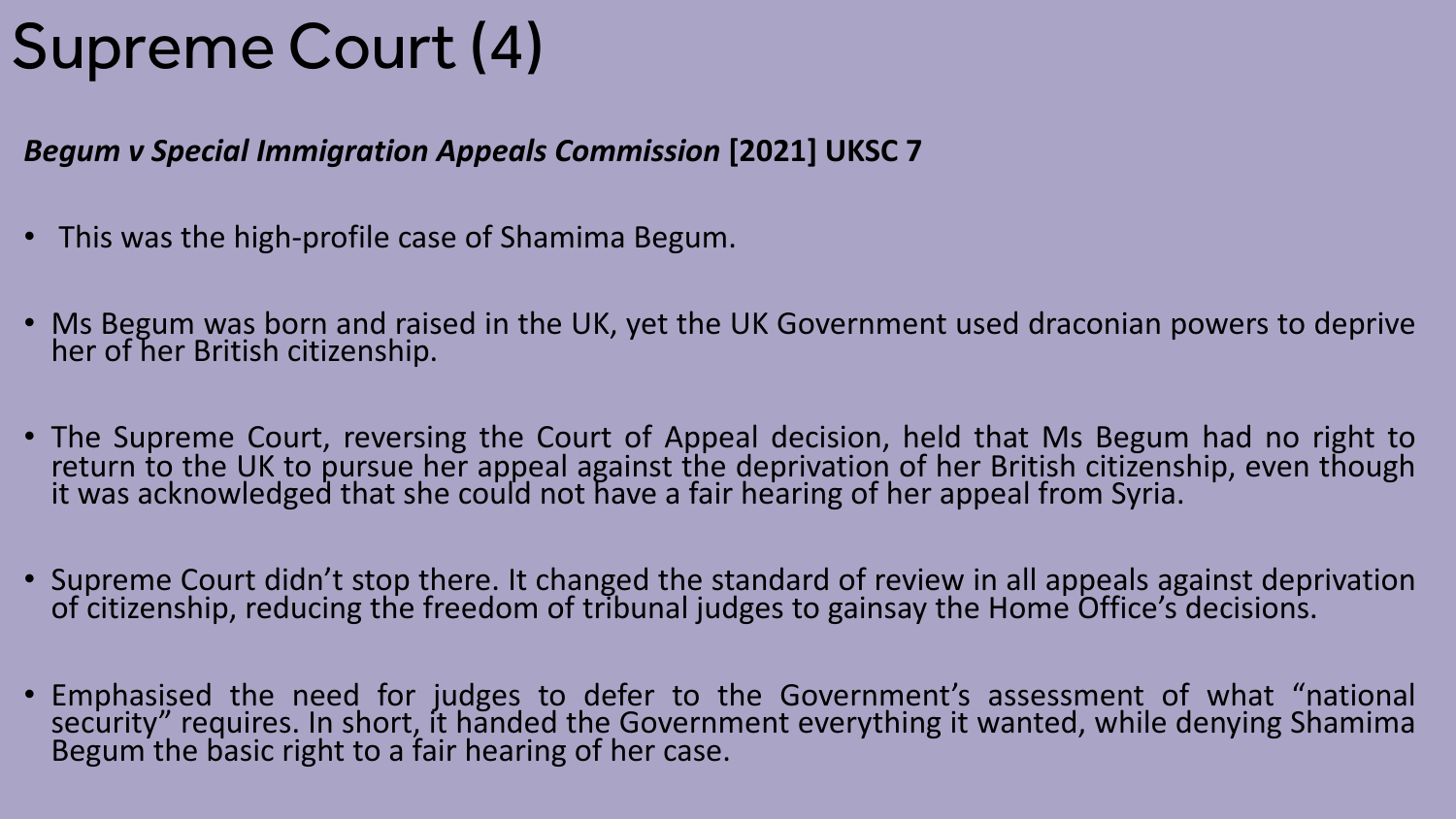## Supreme Court (5)

- Would all these cases have gone the same way if we had a genuinely diverse senior judiciary?
- Would they have gone the same way if we had Supreme Court justices who had lived experience of racialised stop-and-search?
- Or Supreme Court justices who had lived experience of the immigration system?
- Well, let's pause and take a look at the judiciary and the profession more generally.. In order to understand our judiciary, we have to look at our legal profession. With the exception of lay magistrates, all of our judges are drawn from the ranks of barristers or solicitors. Most senior judges are barristers.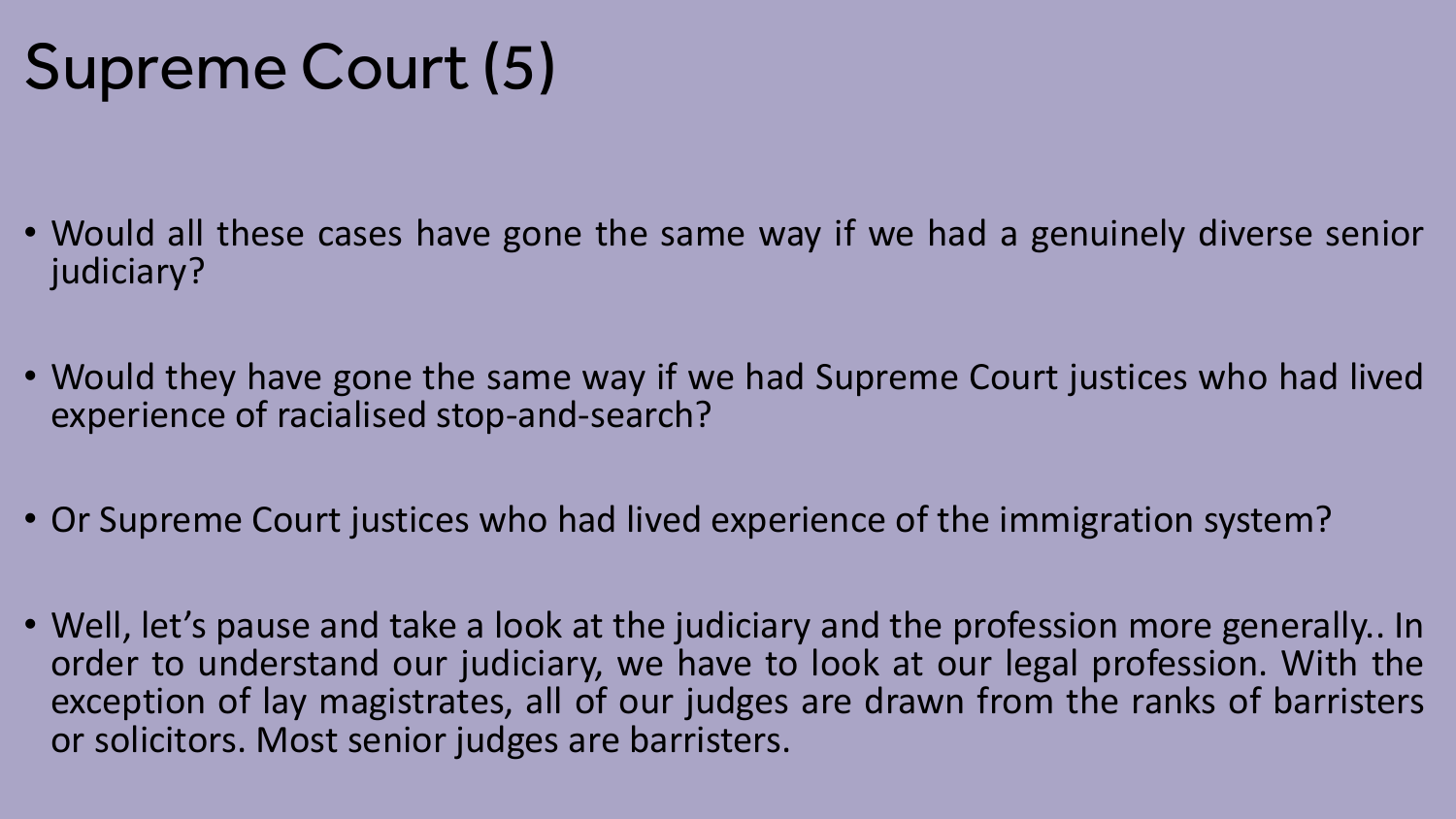## Judicial mistreatment, bullying and discrimination (1)

- This systemic inequality in the legal profession is reflected in the make-up of our judiciary.
- 1% of judges are Black, while 5% are Asian and 2% are mixed race.
- While the junior judiciary is slowly diversifying, the senior judiciary is not, and<br>remains overwhelmingly White, and overwhelmingly from privileged backgrounds. There are currently no Black judges in the High Court, Court of Appeal or Supreme Court. There never has been, save for Dame Linda Dobbs.
- When a working-class Black person looks at the judges who may decide their fate, they don't see their own face or their own experiences reflected back at them. So too for other marginalised minorities, in particular the Gypsy, Roma, Traveller community, who often face horrific levels of racism in the legal system.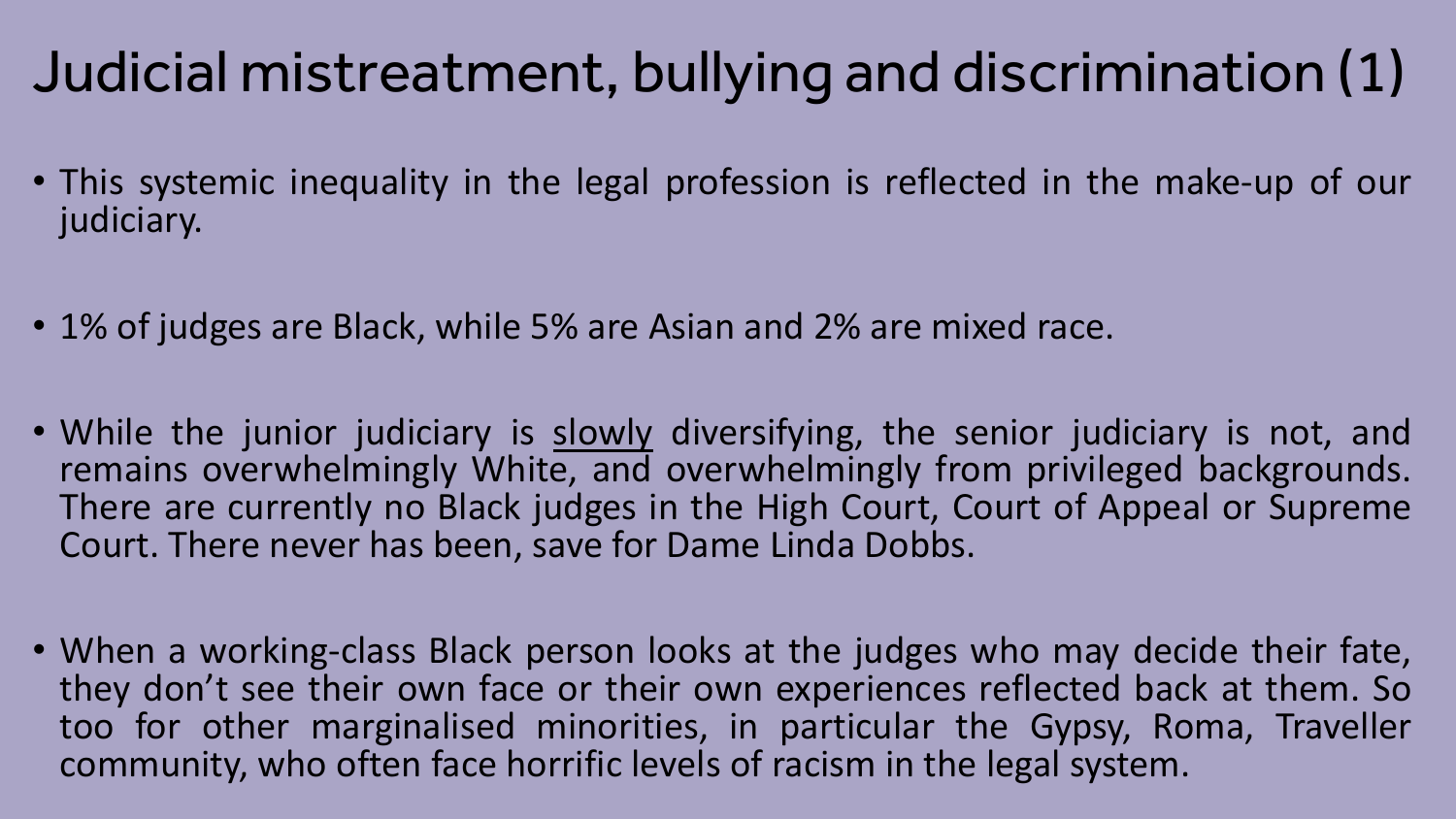### Judicial mistreatment, bullying and discrimination (2)

- This is reflected in the lived experience of the legal system for litigants, lawyers and judges from ethnic minorities.
- Racist remarks in Court are far from unknown.
- I once wrote in Counsel magazine, a colleague of mine, who is Black herself, once appeared <br>before an immigration judge who, upon seeing her clients, remarked how nice it was to see a Somali family working.
- In 2000, a senior Old Bailey judge in his summing up of the case told a jury (which included two Black women) that: *"When a lot of witnesses give evidence in a case that is going to* take a little time I try to pencil in a description. I try to bring them back to you when I sum *up. It was quite difficult in this case with the Ethiopian witnesses because you may think* they all looked rather similar and it was difficult to find any distinguishing features." Judge<br>Stephens' summing up was made just months after the Lord Chancellor had issued the Equal Treatment Bench Book, which the then chair of the bar's race relations committee said was intended to *"sensitise judges to the effect their pronouncements have on the minorities who appear before them and sit as jurors."*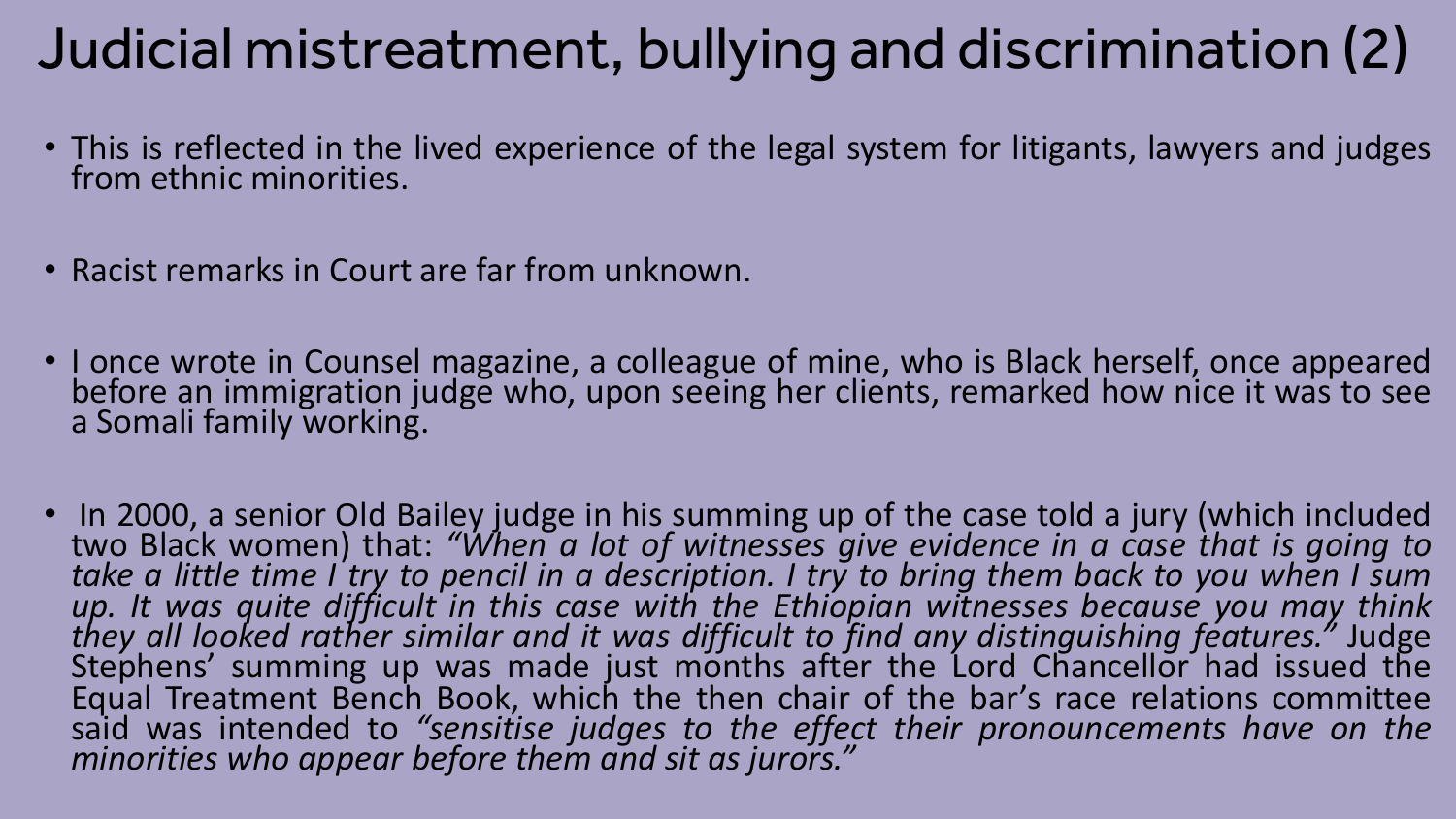## Judicial mistreatment, bullying and discrimination (3)

- Bullying between judges is a real issue. The Times: "judges face 'bullying on an industrial scale'".
- April 2020 a group of serving judges called for a parliamentary inquiry into claims of discrimination and bullying, saying it had led to ethnic minority judges missing out on top jobs.
- Retired a crown court recorder and an immigration judge Peter Herbert settled a high-profile claim of racial discrimination as well as victimisation and harassment against the judiciary. Judge Herbert contended that: "*The judiciary is probably one of the last bastions of the British establishment"*, adding further that, *"Racism is alive and well and living in Tower Hamlets, in Westminster and, yes, sometimes in the judiciary."*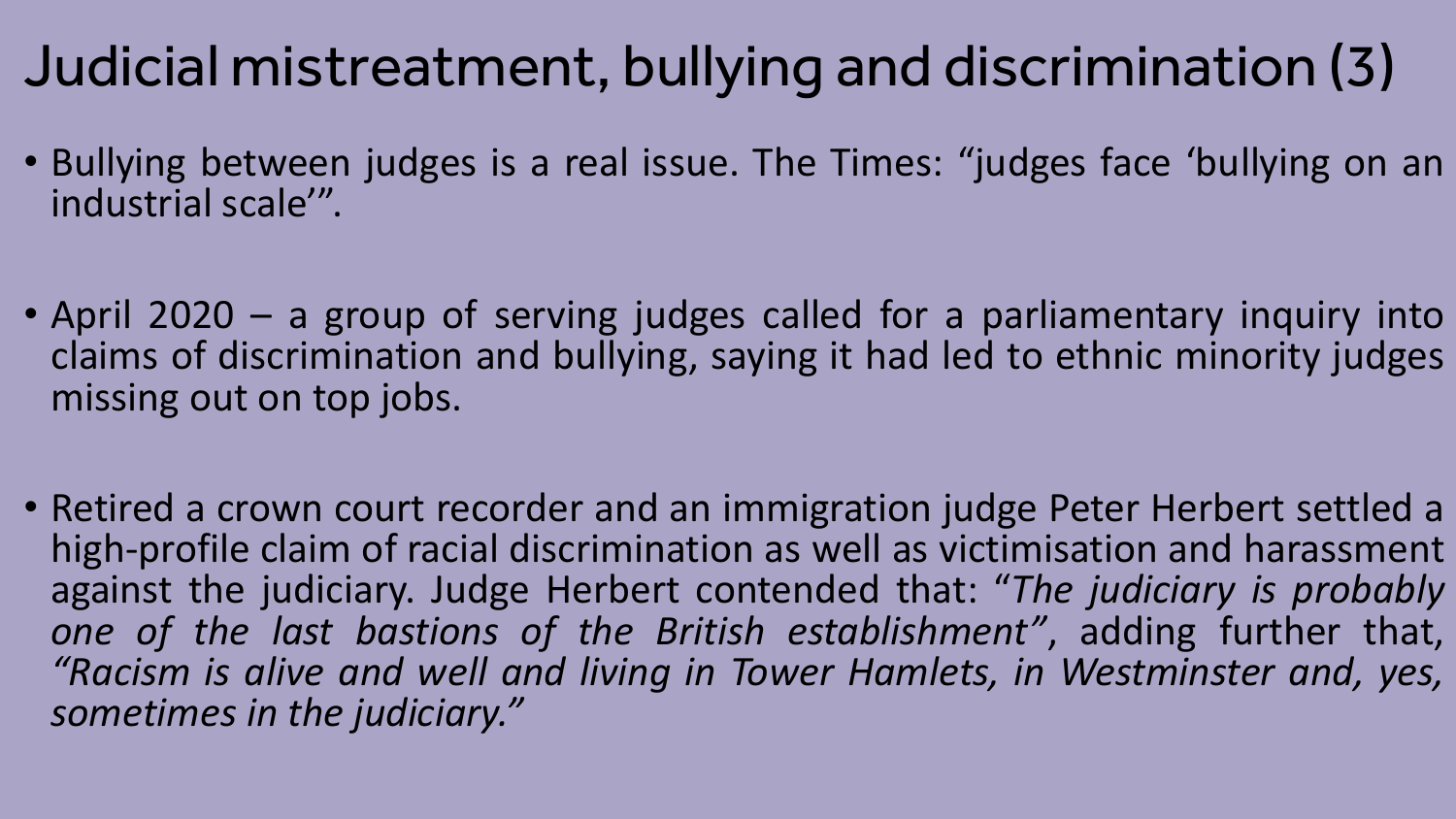### Judicial mistreatment, bullying and discrimination (4)

The Bar Council report, "Race at the bar". The report writers must be commended for their frank words and for shining a light on the apparent inequality in our profession.

" a) Black, Asian and other ethnic minority candidates are less successful in achieving judicial appointment; rates of recommendation from the eligible pool of applicants are an estimated 36%, 73% and 44% lower respectively when compared to White candidates."

b) Black and Asian barristers are under-represented in taking Silk (becoming Queen's Counsel). There are just 5 Black/Black British female QCs and 17 male Black/Black British QCs in England and Wales. There are 16 male and 9 female Silks of Mixed ethnicity. There are 17 Asian/Asian British female QCs and 60 male Asian/Asian British QCs. This compares 1,303 White men and 286 White women.

c) Black and Asian women at the Bar are 4 times more likely to experience bullying and harassment at work than White men.

d) This report categorically and definitively evidences, in quantitative and qualitative terms, that barristers from ethnic minority<br>backgrounds, and especially Black and Asian women, face systemic obstacles to building an career at the Bar.

e) Candidates from ethnic minority backgrounds are less likely to obtain pupillage than candidates from White backgrounds, even when controlling for educational attainment [university ranking, BPTC grade and degree class].

f) Even when factoring in practice area, work volume, region and seniority, women earn on average less than men; Black men earn less than White men; and Black and Asian women earn less than Black and Asian men, and Black women earn the least. The income differentials vary between practice area but are significant."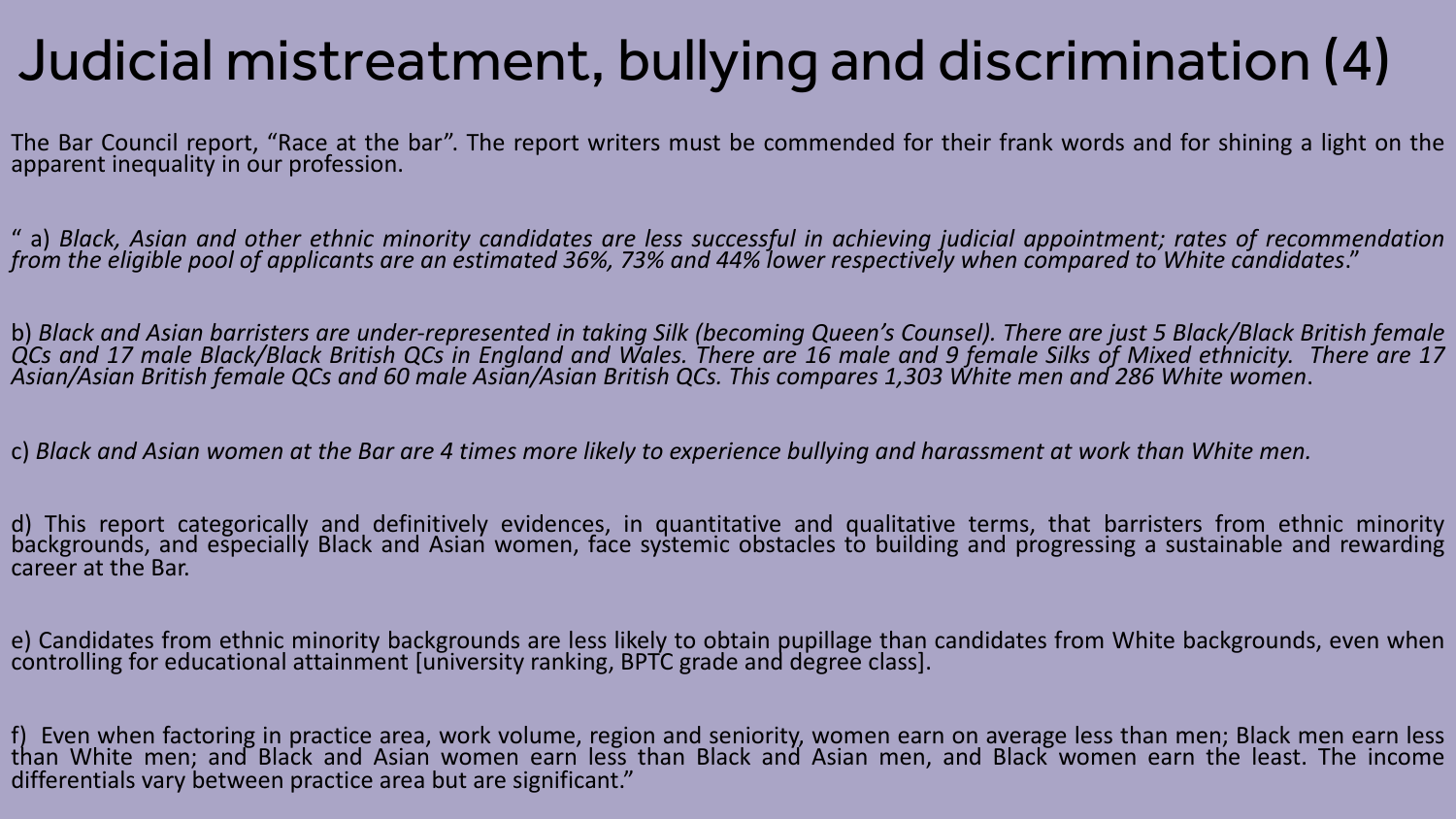### Judicial mistreatment, bullying and discrimination (5)

Bar Council:

*"The point was made that there is not an obvious route for a self-employed barrister to raise the bullying where it was not potentially detrimental to an individual's career. Participants felt that they had to quietly internalise others' behaviour…*

*…in the courtroom when judicial bullying and hostility were repeated the experience was inevitably both unpleasant and exhausting for counsel…*

*Recognition also needs to be given to the impact on perceptions of the justice system and on perceptions of the decisions that are reached about clients of ethnic minority barristers. Clients, witnessing bullying and discriminatory treatment of their counsel,*  may well have the feeling that if counsel is not treated with basic respect, they *themselves can have little confidence that the case being made on their behalf has been fairly considered."*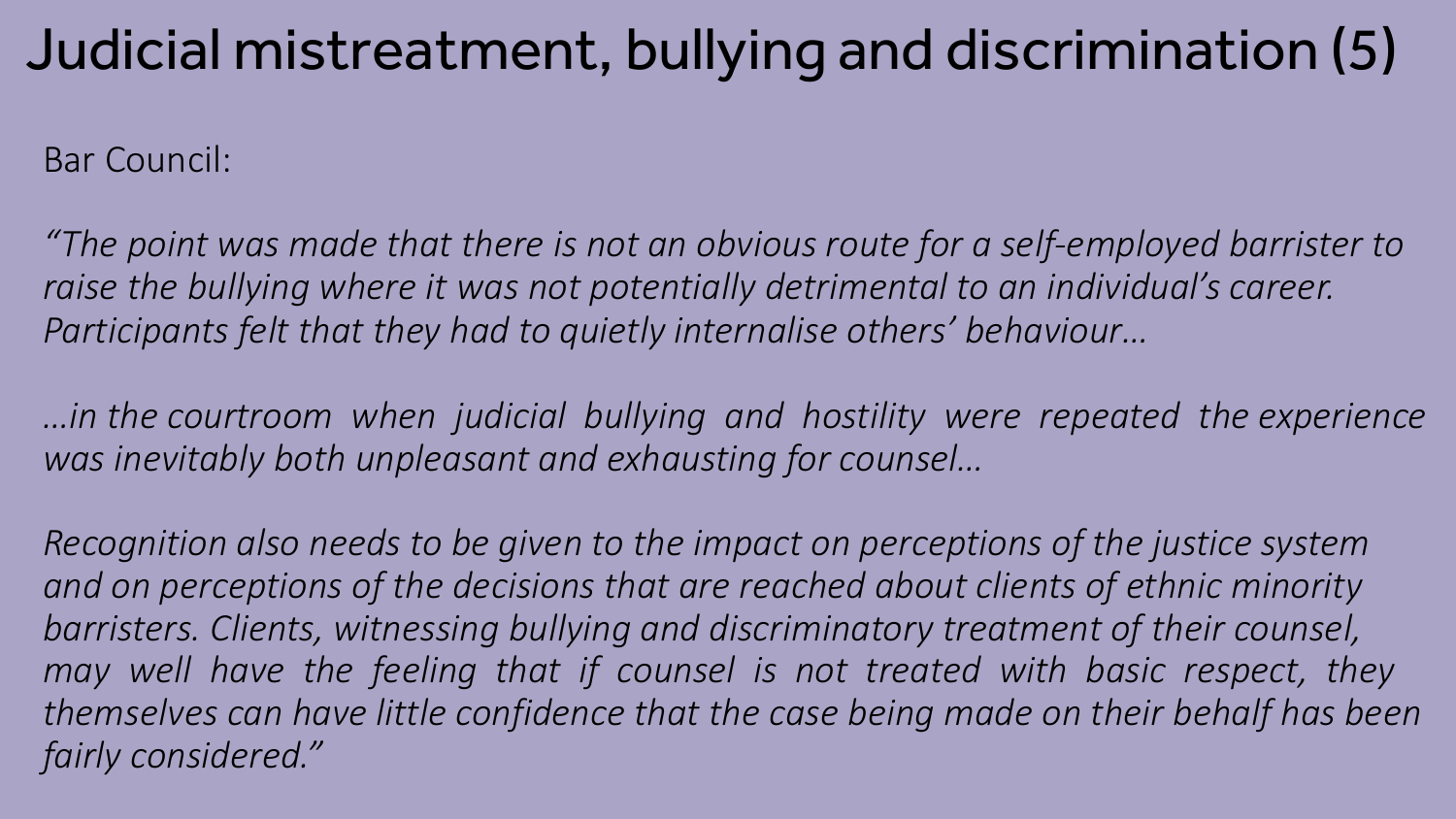### Judicial mistreatment, bullying and discrimination (6)

• Another helpful feature of this report, as you can see from the findings I've just read out, is that it looked at gender as well as race. It explicitly acknowledges the role of intersectionality, with Black women being disadvantaged at the Bar even compared to Black men. As the report states:

*"The Bar Council recognises that we live in a society in which interpersonal, structural and institutional racism contribute to differing experiences and outcomes for individuals based on their race and ethnicity. There is an additional impact where race and ethnicity intersect with other protected characteristics such as sex or religion, or with poverty or social class."*

*…*

*"Access to the Bar, career progression at the Bar, access to the most prestigious and best paying work, retention, and working environment are all bound up with forms of privilege and power."*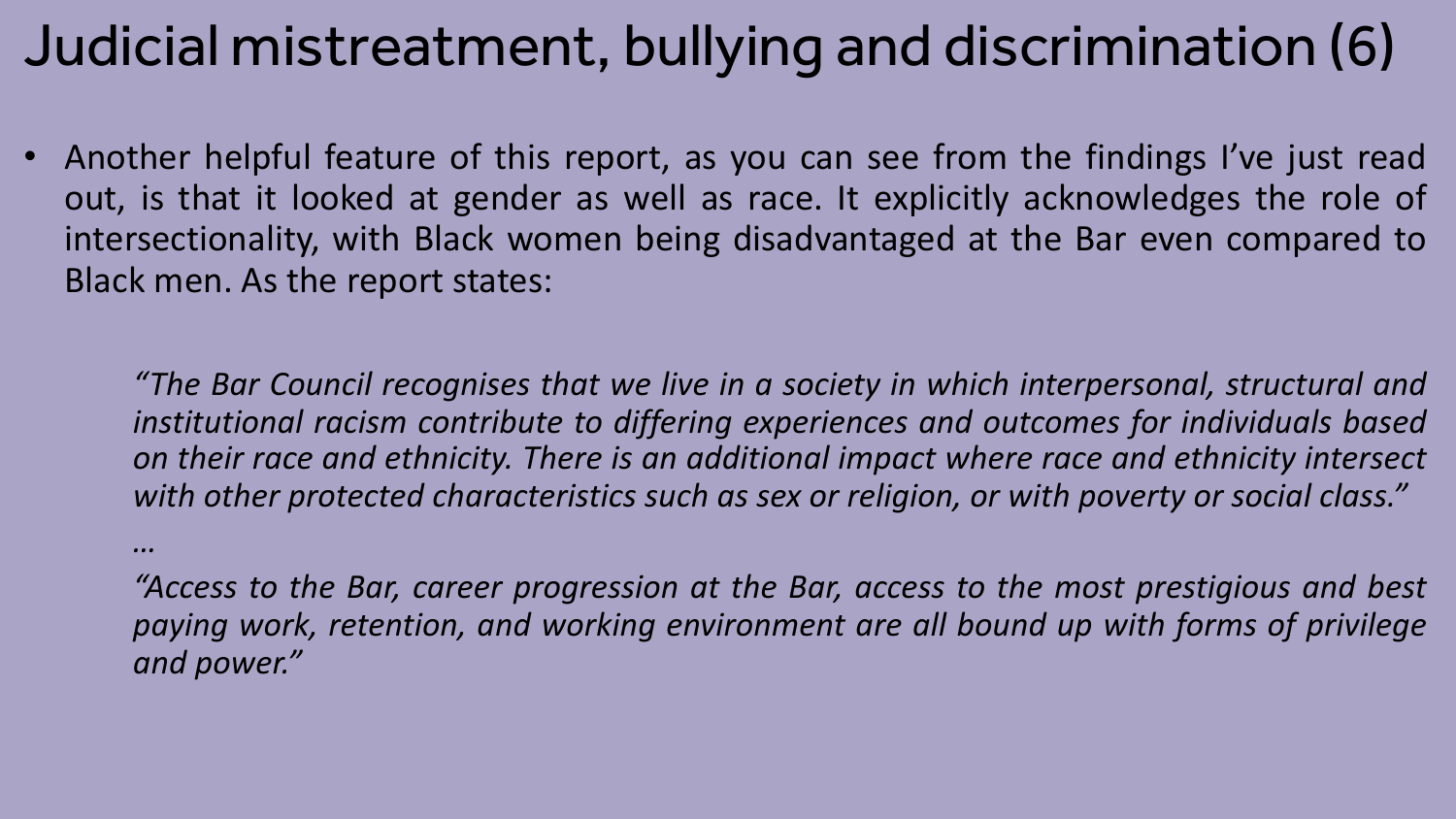## What should we do about judicial racism? (1)

Seven obvious steps:

- 1. Judges must accept their own prejudices and be committed to ensuring they do not influence their decision making. But is this a reasonable expectation? As Lord Nicholls recognised in *Nagarajan v London Regional Transport* [1999]: *"All human beings have preconceptions, beliefs, attitudes and prejudices on many subject. ... We do not always recognise our own prejudices. Many people are unable, or unwilling, to admit even to themselves that actions of theirs may be racially motivated."* The judiciary as a whole and individual judges must accept this – and engage in meaningful introspection.
- 2. Appoint more Black judges and judges of colour; reform legal training, recruitment and career progression; and break barriers. The responsibility for this falls on a number of bodies – the Judicial Appointments Commission, the Bar Standards Board, the Solicitors Regulation Authority, and law firms and chambers.
- 3. Mandate training on race issues for all judges. This would require action by the Ministry of Justice.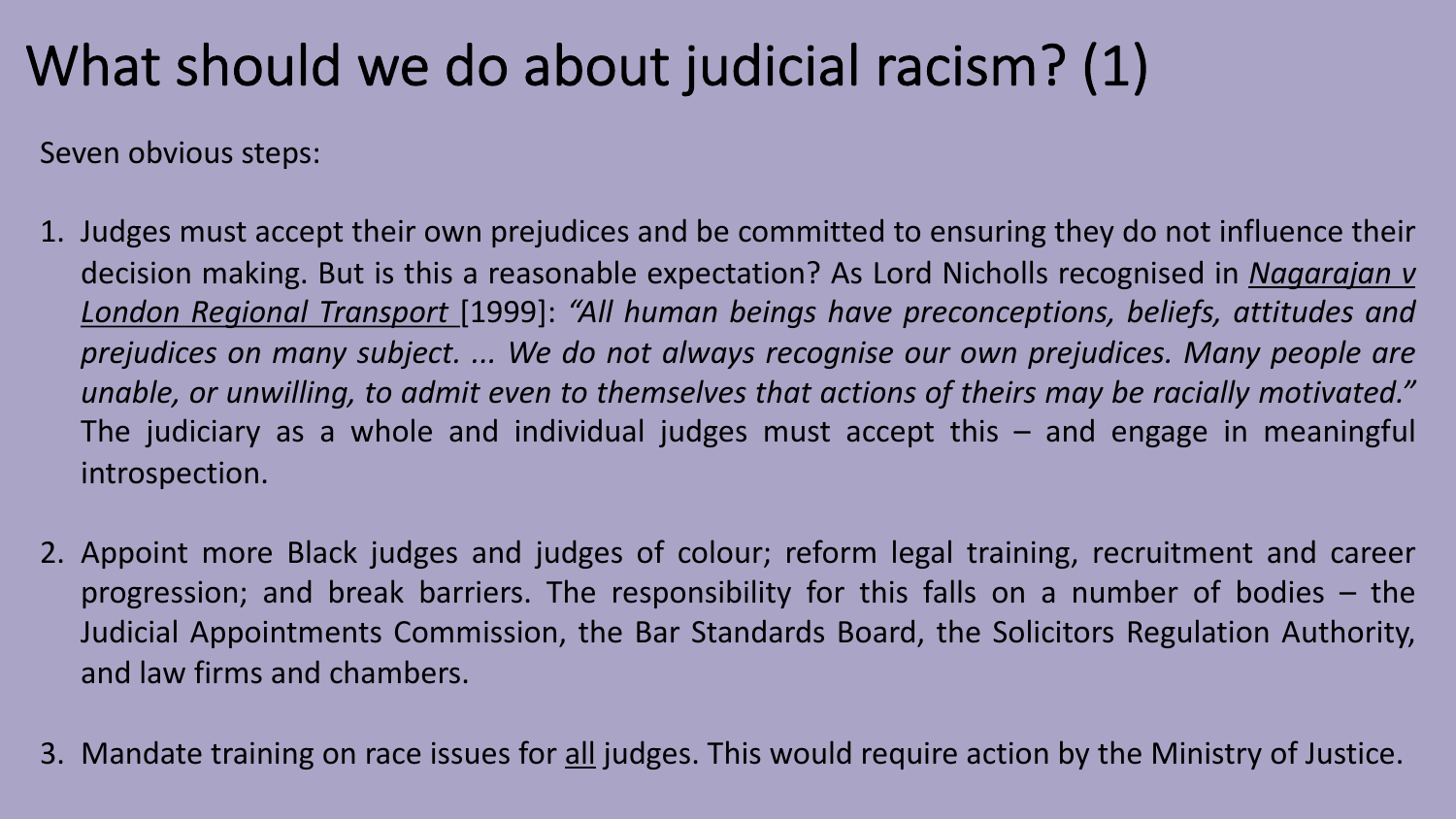### What should we do about judicial racism? (2)

- 4. Swift and decisive disciplinary action when judges make racist comments or treat litigants and lawyers of colour with disrespect; foster a climate in which junior lawyers no longer feel afraid to speak out against poor treatment. Responsibility falls mainly on the Judicial Conduct Investigation Office, judges with leadership roles, the legal profession's the regulatory bodies and on law firms and chambers.
- 5. Conduct comprehensive race audits of the key institutions within the legal system to expose and address the causes of race inequality – regulatory bodies, law firms and chambers, the Judicial Appointments Commission, and the judiciary.
- 6. Mentoring of talented young people of colour at school and university level and to help them to access careers in law. This is a responsibility that we all have, and I'm glad to say that my own chambers is already doing it.
- 7. Reverse mentoring judges must be required to do outreach work, working and communicating with the communities that their decisions affect.